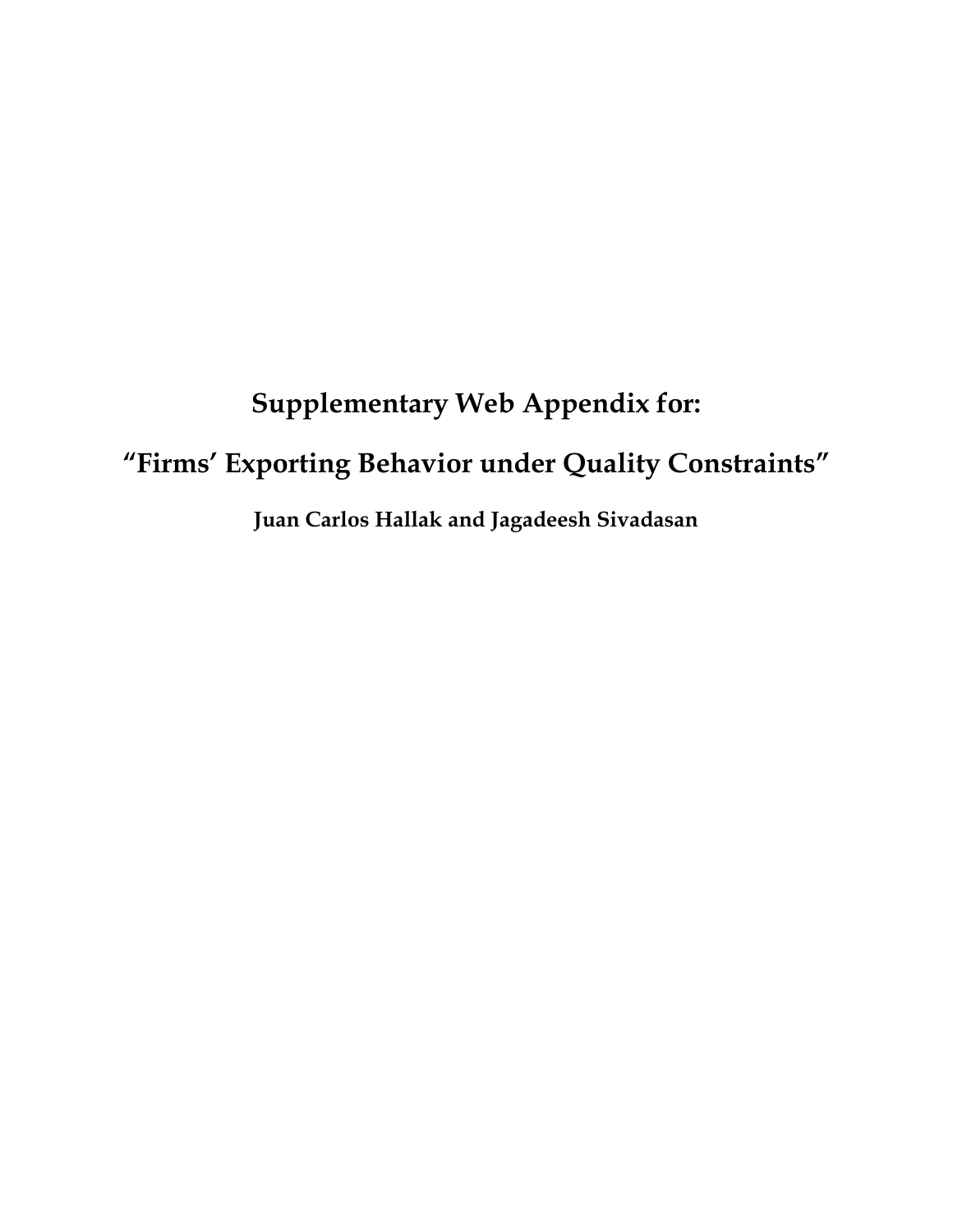### **1 Theory Appendices**

#### **1.A Factor input requirements of quality production**

Production requires the use of labor, capital and intermediate inputs. There are *H<sup>L</sup>* types of labor, indexed by  $h = 1, ..., H$ , which earn market-determined wages  $w_h^L$ . Additionally, there are  $H_I$  types of intermediate inputs, indexed by  $h = 1, ..., H_I$ , with market-determined prices  $w_h^I$ , and  $H_K$  types of capital, indexed by  $h = 1, ..., H_K$ , each with market-determined rental rate  $w_h^K$ .

Denote by  $L_h$  the units of labor of type  $h$ , by  $I_h$  the units of intermediate input of type  $h$ , by  $K_h$  the value of capital of type *h* hired by the firm, and define  $L = \sum_h L_h$ ,  $I = \sum_h I_h$  and  $K = \sum_h K_h$ . Then, the average wage the firm pays is  $w_L = \frac{\sum_h w_h^L L_h}{L}$ , the average price of intermediate inputs is  $w_I = \frac{\sum_h w_h^L L_h}{L}$ , and the average rental is  $w_K = \frac{\sum_h w_h^K K_h}{K}$ . Variation in wages, intermediate inputs prices, and rental rates across types of factor inputs can be thought to reflect differences in relative productivity in an unmodeled "numeraire" industry. In the case of labor, relative productivity is assumed to depend on skills.

To produce quality  $\lambda$ , a firm needs to pay average wage  $w_L = w_L \lambda^{b_L}$  and average intermediate input price  $w_I = \underline{w}_I \lambda^{b_I}$ ,  $b_L > 0$ ,  $b_I > 0$ , where  $\underline{w}_L$  and  $\underline{w}_I$  are the least expensive types of labor and intermediate inputs, respectively. Since capital is measured in monetary units, although rental rates could vary, for example, according to depreciation rates by type of capital, there is no reason to presume that they will vary according to output quality. Therefore, we simply assume that the rental rate  $w_K$  is constant across firms.

The quantity of output only depends on the quantity of inputs used in production, not on their type. Output is produced using a constant returns to scale Cobb-Douglas production function:  $q = \varphi L_v^{\alpha} L_v^{\alpha} K_v^{\alpha} K_v$ where  $\alpha_L + \alpha_I + \alpha_K = 1$ . Combining this production function with the requirements of input quality described above yields the unit (variable) cost function postulated in equation (4) in the text:

$$
c(\lambda, \varphi) = \frac{A}{\varphi} (w_L)^{\alpha_L} (w_I)^{\alpha_I} (w_K)^{\alpha_K} = \frac{\kappa}{\varphi} \lambda^{\beta}
$$
 (1)

where  $A = \frac{1}{\sqrt{\alpha L_{\alpha} \alpha}}$  $\frac{1}{\alpha_L^{\alpha_L} \alpha_K^{\alpha_K} \alpha_I^{\alpha_I}}$ ,  $\kappa = A(\underline{w}_L)^{\alpha_L} (\underline{w}_I)^{\alpha_I} (w_K)^{\alpha_K}$ , and  $\beta = \alpha_L b_L + \alpha_I b_I$ .

Analogously, we assume that the fixed cost part of quality production requires labor and capital combined in a Cobb-Douglas production function with the same exponents but allowing for non-constant returns to scale:  $\lambda = \left(\xi L_f^{\alpha_L} I_f^{\alpha_L} K_f^{\alpha_K}\right)^{\frac{1}{\nu}}$ .<sup>1</sup> In addition, the firm incurs other fixed costs  $F_0$  unrelated to quality. We assume that these fixed costs arise from using  $L_0$  units of the least expensive labor and  $K_0$  units of capital:

$$
F_0 = \underline{w}_L * L_0 + w_K * K_0 \tag{2}
$$

To avoid dealing with composition effects between these fixed costs and those that depend on quality, we assume that the factor shares in their production are also  $\alpha_L$  and  $\alpha_K$ . This implies that

$$
\frac{K_0}{L_0} = \frac{\alpha_K}{\alpha_L} \frac{w_L}{w_K} \tag{3}
$$

Accordingly, fixed costs, conditional on quality  $\lambda$ , are as in equation (5) in the text:

$$
F(\lambda,\xi) = \frac{A}{\xi}(w_L)^{\alpha_L}(w_I)^{\alpha_I}(w_K)^{\alpha_K}\lambda^{\nu} + F_0 = \frac{f}{\xi}\lambda^{\alpha} + F_0
$$
\n(4)

where  $f = A(\underline{w}_L)^{\alpha_L}(\underline{w}_I)^{\alpha_I}(w_K)^{\alpha_K}$  and  $\alpha = \nu + \alpha_L b_L + \alpha_I b_I$ .

This model is consistent with assumption *A.*2. Clearly, average wages and intermediate input prices increase with quality since  $b_L > 0$  and  $b_I > 0$ . The assumption that  $b_L > 0$  also implies that capital intensity increases with quality. In our data, we do not observe variable and fixed costs separately. Thus, we measure capital

<sup>&</sup>lt;sup>1</sup>In this static framework, sunk and fixed costs are equivalent. In a dynamic setting, sunk costs could still be considered fixed costs if capital markets allow the firm to convert them into an equivalent stream of per-period fixed costs.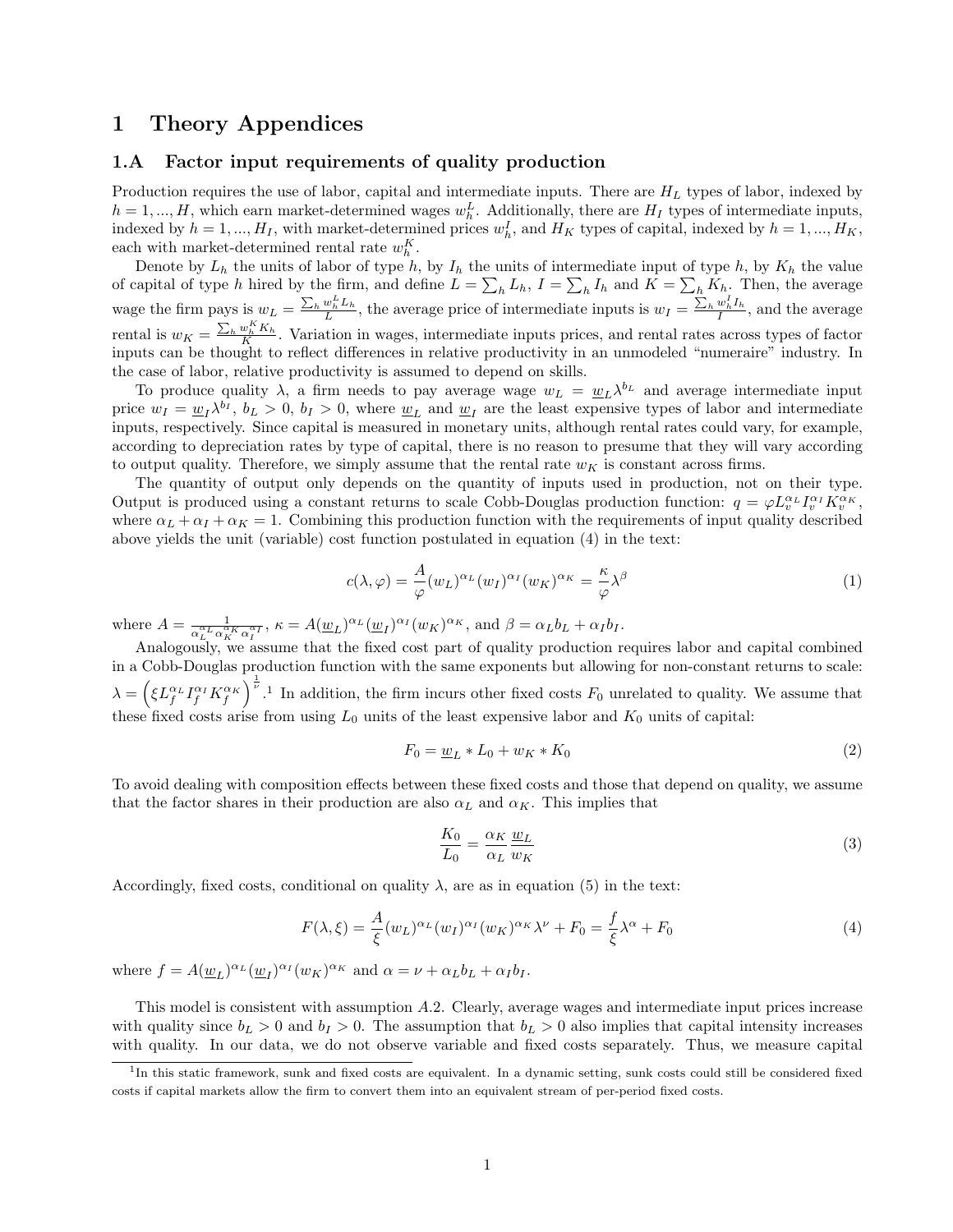intensity as the ratio of total capital  $(K = K_f + K_v + K_0)$  to total labor  $(L = L_f + L_v + L_0)$ . Since variable costs are Cobb-Douglas, cost shares are constant. Thus,  $\frac{w_K K_v}{\alpha_K} = \frac{w_L L_v}{\alpha_L}$ , which implies that:

$$
\frac{K_v}{L_v} = \frac{\alpha_K}{\alpha_L} \frac{w_L}{w_K} = \frac{\alpha_K}{\alpha_L} \frac{w_L}{w_K} \lambda^{b_L}.
$$
\n<sup>(5)</sup>

Since fixed costs are also Cobb-Douglas, we obtain the same expression for the fixed costs capital-labor ratio. By assumption, the capital intensity used to produce *F*<sup>0</sup> coincides with the capital intensity used in variable and quality-related fixed costs for the lowest quality. Since the capital intensity of the production of both fixed costs and variable costs increase at the same rate with quality, the aggregate capital intensity of the plant is also increasing in quality.

The intuition here is that assumption  $b<sub>L</sub> > 0$  essentially implies that the relative cost of using labor goes up as quality goes up, which in turn means that firms substitute capital for labor at higher quality levels.

#### **1.B Equilibrium existence in the closed and open economies**

*i. Existence in the closed economy.* Let  $\overline{\pi}(P) = \int_0^{\overline{\varphi}} \int_0^{\xi} \pi(\varphi, \xi, P) v(\varphi, \xi) d\xi d\varphi$  be expected post-entry profits of firms before entering. Firms may enter the market by paying a cost *fe*. Thus, in equilibrium:

$$
\overline{\pi}(P) = f_e
$$

Since  $\pi(\varphi, \xi, P)$  and  $\xi(\varphi, P)$  are continuous and differentiable in *P*,  $\pi(P)$  is also continuous and differentiable in *P*. Because  $\overline{\pi}(P)$  is continuous, to demonstrate existence we only need to show that it takes the value *f<sub>e</sub>* at least once. Using the closed form solution for profits, it is easy to see that  $\lim_{P\to 0} \overline{\pi}(P) = \infty$  and  $\lim_{P\to\infty} \overline{\pi}(P) = 0$ . This implies that there is at least one value of *P* such that  $\overline{\pi}(P) = f_e$ .  $\Box$ 

*ii. Existence in the open economy.* Ex-ante expected profits are given by:  $\overline{\pi}(P, P^*) = \int_0^{\overline{\varphi}} \int_0^{\xi} \pi(\varphi, \xi, P, P^*) v(\varphi, \xi) d\xi d\varphi, \qquad P > 0, P^* > 0$ where:  $\pi(\varphi,\xi,P,P^*) =$  $\sqrt{ }$  $\frac{1}{2}$  $\mathbf{I}$ 0 if  $\pi_d(\varphi, \xi) < 0$  $\pi_d(\varphi, \xi, P, P^*)$  if  $\pi_d(\varphi, \xi) \ge 0$  and  $\Delta \pi(\varphi, \xi) < 0$  $\pi_x(\varphi, \xi, P, P^*)$  if  $\pi_d(\varphi, \xi) \ge 0$  and  $\Delta \pi(\varphi, \xi) \ge 0$ 

At the borders between regions in Figure 4, firms are indifferent so  $\pi(\varphi,\xi,P,P^*)$  does not jump. Since  $\pi_d(\varphi, \xi, P, P^*)$  and  $\pi_x(\varphi, \xi, P, P^*)$  are continuous,  $\pi(\varphi, \xi, P, P^*)$  is also continuous in  $(\varphi, \xi)$ , though not differentiable at the limits of integration - of measure 0 in  $\mathbb{R}^2$ . The functions  $\pi_x(\varphi, \xi, P, P^*)$  and  $\pi_d(\varphi, \xi, P, P^*)$  are also continuous and differentiable in  $P$  and  $P^*$ . Therefore, the continuity and differentiability of the function  $\overline{\pi}(P, P^*)$  in *P* and  $P^*$  follows directly.

Since  $\pi(\varphi,\xi,P,P^*)$  is continuous in  $(\varphi,\xi)$ , by application of Leibnitz rule we can find the derivatives of  $\overline{\pi}(P, P^*)$  with respect to P and P<sup>\*</sup>. Since  $\forall (P, P^*, \varphi, \xi) : \frac{\partial \pi_i}{\partial P} < 0, i = d, x, \frac{\partial \pi_x}{\partial P^*} < 0, \frac{\partial \pi_d(\varphi, \xi, P, P^*)}{\partial P^*} = 0$ , and the derivatives of the limits of integration cancel out, we can establish that  $\forall (P, P^*)$ :  $\frac{\partial \overline{\pi}(P, P^*)}{\partial P} < 0$ . Similarly,  $\frac{\partial \overline{\pi}^*(P,P^*)}{\partial P^*}$  < 0 in the foreign country.

Free-entry in each country implies the following system of equations:

$$
\overline{\pi}(P, P^*) = f_e \tag{6}
$$

$$
\overline{\pi}^*(P, P^*) = f_e \tag{7}
$$

We want to show that an equilibrium pair  $(P, P^*)$  exists and is unique. First we make the following assumption:

*Assumption 1:*

a)  $\lim_{P\to\infty} \overline{\pi}(P, P^*) < \lim_{P\to\infty} \overline{\pi}^*(P, P^*)$ 

b)  $\lim_{P^* \to \infty} \overline{\pi}(P, P^*) > \lim_{P^* \to \infty} \overline{\pi}^*(P, P^*)$ 

The two inequalities are analogous. When  $P \to \infty$ , there are no profits to be made in the Home market so firms only operate in the Foreign market. Then the first inequality simply states that Foreign firms' expected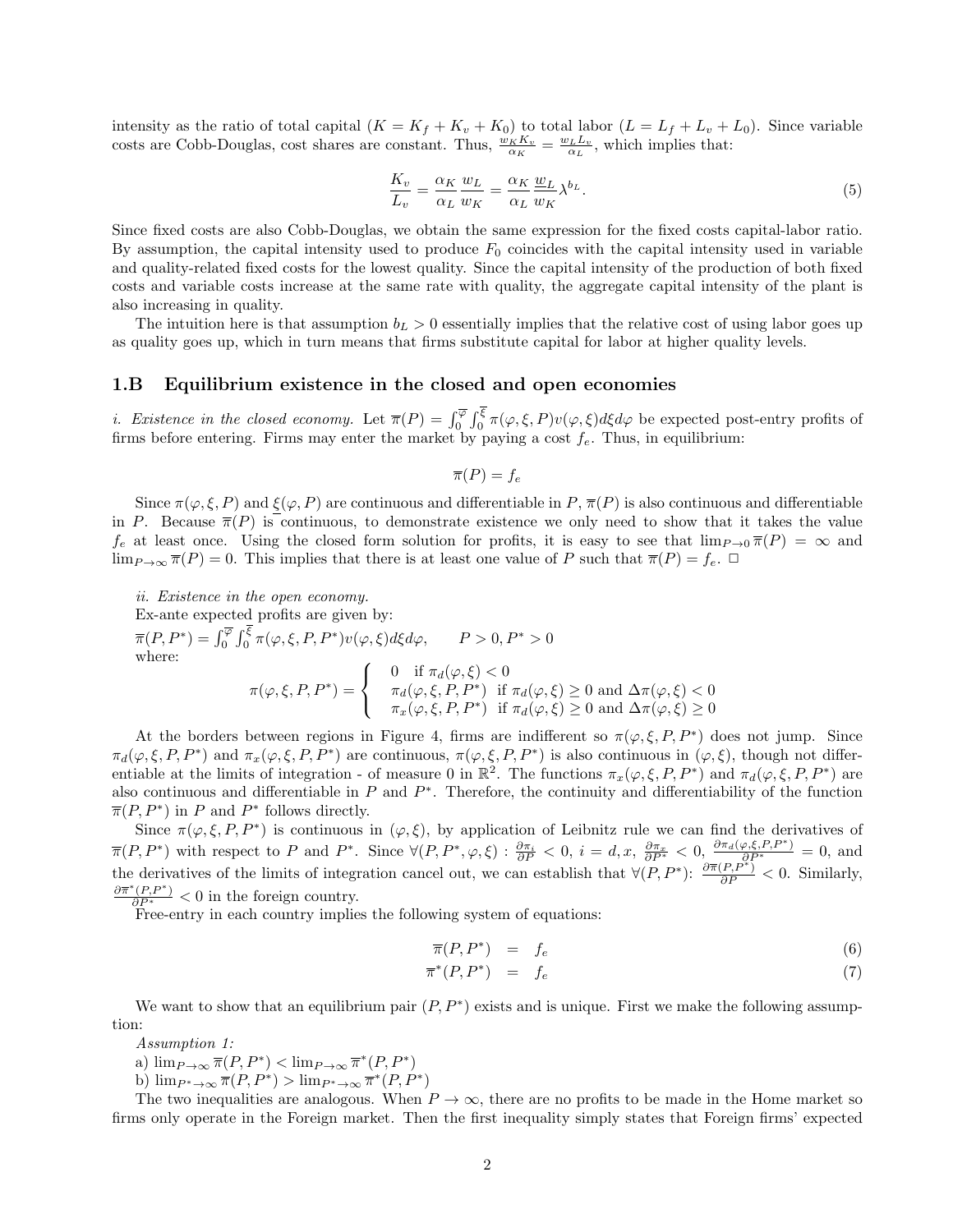profits in the Foreign market - for any  $P^*$  - are higher than Home firms' expected profits in that market. Analogously, the second inequality states that Home firms' expected profits in the Home market are higher than Foreign firms' expected profits there.

**Proposition A.1.** Under Assumption 1, there is a pair  $(P, P^*)$  that solves the system of equations (6) and (7).

*Proof.* Since  $\overline{\pi}(P, P^*)$  is strictly decreasing in  $P^*$ , for any given P the value of  $P^*$  that solves equation 6 is unique and implicitly defines a function  $P^* = P^{*H}(P)$ . Similarly, since  $\overline{\pi}(P, P^*)$  is strictly decreasing in P, we can obtain the inverse function  $P = P^H(P^*)$ . Using the Implicit Function Theorem and previous results, we establish that this function is downward sloping:  $\frac{dP^*}{dP}|_H = -\frac{\partial \overline{\pi}(P,P^*)}{\partial \overline{\pi}(P,P^*)/\partial P^*} < 0$ . Assumption 1.a. implies that:

 $f_e = \lim_{P \to \infty} \overline{\pi}(P, P^*{}^H(P)) < \lim_{P \to \infty} \overline{\pi}^*(P, P^*{}^H(P)).$  Since  $\overline{\pi}^*(P, P^*)$  is decreasing in  $P^*$ , this inequality also implies that:

$$
\lim_{P \to \infty} P^{*H}(P) < \lim_{P \to \infty} P^{*F}(P) \tag{8}
$$

Analogously, assumption 1.b implies that  $f_e = \lim_{P^* \to \infty} \overline{\pi}^* (P^F(P^*), P^*) < \lim_{P^* \to \infty} \overline{\pi} (P^F(P^*), P^*)$ . Since  $\overline{\pi}(P, P^*)$  is decreasing in *P*, this inequality implies:

$$
\lim_{P^* \to \infty} P^F(P^*) > \lim_{P^* \to \infty} P^H(P^*)
$$
\n(9)

Since both  $P^{*H}(P)$  and  $P^{*F}(P)$  are decreasing, equations (8) and (9) imply that the two curves cross at least once. Thus, an equilibrium exists.  $\Box$ 

#### **1.C Graphical representation**

In this appendix, we demonstrate the properties of the graphical representation in Figures 3, 4 and 5 in the text.

#### **1.C.1 Isorevenue and isoprofit curves are continuous both in the domestic and in the exporting case**

In the domestic case, continuity for both revenue and profits can be directly observed from their closed-form solutions (see Hallak and Sivadasan 2009). In the exporting case, however, establishing continuity is not as direct.

The first order condition with respect to quality, after solving for optimal prices is:

$$
\left(\frac{\sigma}{\sigma-1}\right)^{-\sigma} \left(\frac{\varphi}{\kappa}\right)^{\sigma-1} (1-\beta) \frac{E}{P} + \left(\frac{\sigma}{\sigma-1}\right)^{\sigma} \left(\frac{\varphi}{\kappa}\right)^{\sigma-1} (1-\beta)(\sigma-1)\tau(\lambda)^{1-\sigma} \frac{E^*}{P^*} + \left(\frac{\sigma}{\sigma-1}\right)^{-\sigma} \left(\frac{\varphi}{\kappa}\right)^{\sigma-1} \frac{E^*}{P^*} \tau(\lambda)^{1-\sigma} \left(\frac{-\tau'(\lambda)\lambda}{\tau(\lambda)}\right) - \frac{f}{\xi} \alpha \lambda^{\alpha'} = 0.
$$

The LHS is differentiable and continuous in  $(\lambda, \varphi, \xi)$  for any  $\lambda \neq 0$ . Since the marginal benefits of increasing quality go to infinity when  $\lambda \to 0$ ,  $\lambda = 0$  is never optimal. This means that the LHS is continuous and differentiable at the optimal quality,  $\lambda_x(\varphi, \xi)$ . Hence, by the implicit function theorem,  $\lambda_x(\varphi, \xi)$  is continuous and differentiable in  $(\varphi, \xi)$ . Since revenue and profits are continuous functions of  $\lambda_x(\varphi, \xi)$ , then  $r_x(\varphi, \xi)$  and  $\pi_x(\varphi, \xi)$ , they are also continuous and differentiable. Hence, so are isorevenue and isoprofit curves.

#### **1.C.2 The exporting-case isoprofit curve is flatter than the domestic-case isoprofit curve (Figure 3)**

To prove this statement, we will first compute the slope of both curves.

a. The slope in the domestic case is given by 
$$
\frac{d\xi}{d\varphi} = -\frac{\xi\alpha}{(1-\beta)\varphi}
$$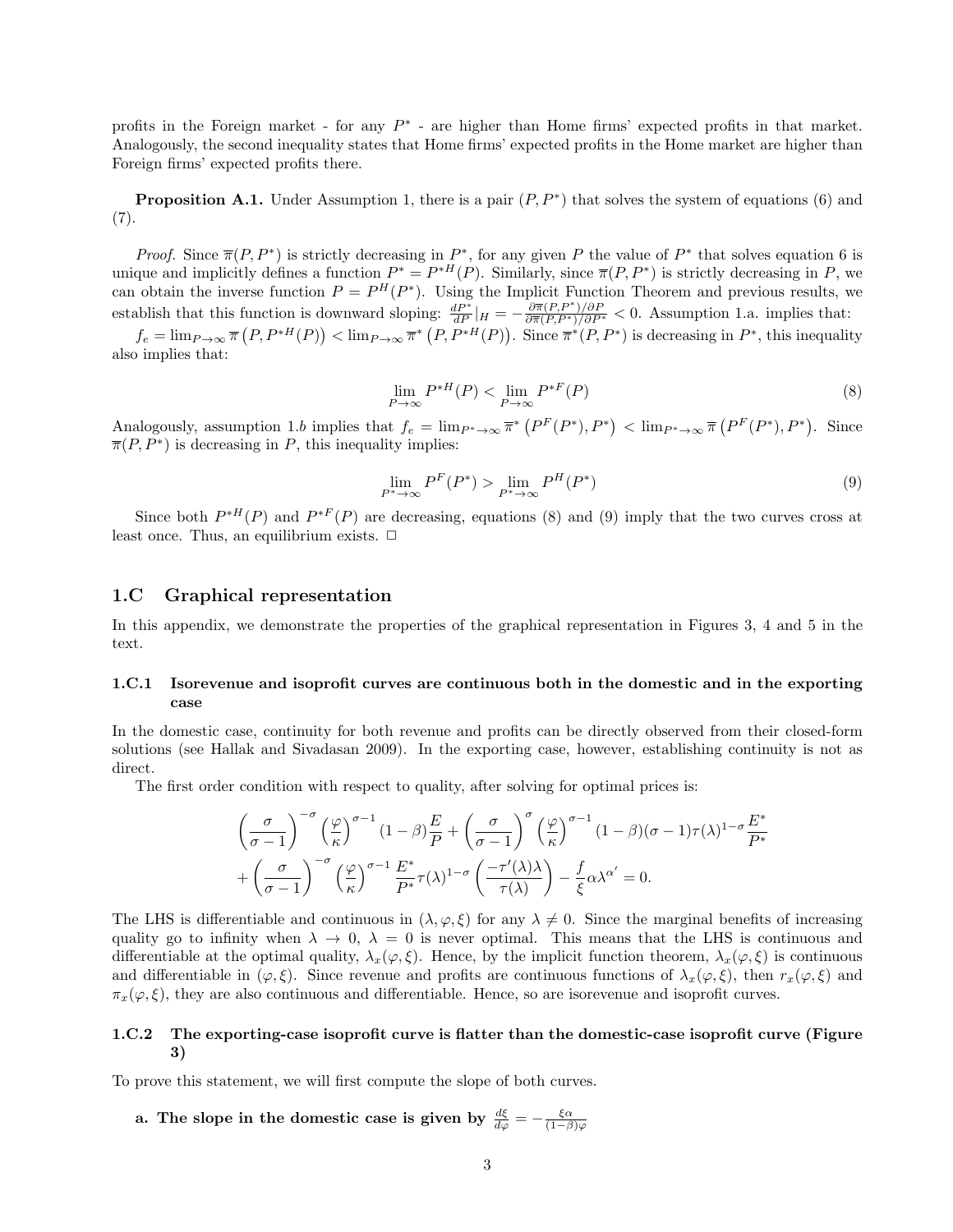*Proof.* On a domestic isoprofit curve:

$$
d\pi_d(\varphi,\xi) = \frac{\partial \pi_d}{\partial \varphi} d\varphi + \frac{\partial \pi_d}{\partial \xi} d\xi = 0
$$
\n(10)

Domestic profits are given by

$$
\pi_d(\lambda; \varphi, \xi) = \frac{1}{\sigma} \left( \frac{\sigma}{\sigma - 1} \right)^{1 - \sigma} \left( \frac{\varphi}{\kappa} \right)^{\sigma - 1} \lambda_d^{(1 - \beta)(\sigma - 1)} \frac{E}{P} - \frac{f}{\xi} \lambda_d^{\alpha} - F_0 \tag{11}
$$

Taking derivatives and substituting into (10) yields:

$$
\left(\frac{\sigma}{\sigma - 1}\right)^{-\sigma} \left(\frac{\varphi}{\kappa}\right)^{\sigma - 1} \varphi^{-1} \frac{E}{P} d\varphi + \frac{f}{\xi^2} \lambda_d^{\alpha'} d\xi = 0 \tag{12}
$$

Using the first order condition of the domestic case and substituting into (12) yields:

$$
\left(\frac{\sigma}{\sigma-1}\right)^{-\sigma} \left(\frac{\varphi}{\kappa}\right)^{\sigma-1} \varphi^{-1} \frac{E}{P} d\varphi + \left(\frac{\sigma}{\sigma-1}\right)^{-\sigma} \left(\frac{\varphi}{\kappa}\right)^{\sigma-1} (1-\beta) \frac{E}{P} \frac{d\xi}{\xi\alpha} = 0
$$

Manipulating terms on this last equation provides the desired result.

**b. The slope in the exporting case is given by**

$$
\frac{d\xi}{d\varphi} = -\frac{\xi\alpha}{\varphi(1-\beta)} \frac{(\frac{E}{P} + \tau(\lambda)^{1-\sigma}\frac{E^*}{P^*})}{\left(\left(\frac{E}{P} + \tau(\lambda)^{1-\sigma}\frac{E^*}{P^*}\right) - \frac{1}{(1-\beta)}\frac{\tau'(\lambda)\lambda}{\tau(\lambda)}\tau(\lambda)^{1-\sigma}\frac{E^*}{P^*}\right)}
$$
  
*Proof.* On an exporting isoprofit curve:

$$
d\pi_x(\varphi,\xi) = \frac{\partial \pi_x}{\partial \varphi} d\varphi + \frac{\partial \pi_x}{\partial \xi} d\xi = 0
$$
\n(13)

Exporting profits are given by

$$
\pi_x(\lambda; \varphi, \xi) = \frac{1}{\sigma} \left( \frac{\sigma}{\sigma - 1} \right)^{1 - \sigma} \left( \frac{\varphi}{\kappa} \right)^{\sigma - 1} \lambda_x^{(1 - \beta)(\sigma - 1)} \left( \frac{E}{P} + \tau(\lambda_x)^{1 - \sigma} \frac{E^*}{P^*} \right) - \frac{f}{\xi} \lambda_x^{\alpha} - F_0 - f_x \tag{14}
$$

Taking derivatives and substituting into (13) yields:

$$
\left(\frac{\sigma}{\sigma-1}\right)^{-\sigma} \left(\frac{\varphi}{\kappa}\right)^{\sigma-1} \varphi^{-1} \left(\frac{E}{P} + \tau(\lambda_x)^{1-\sigma} \frac{E^*}{P^*}\right) d\varphi + \frac{f}{\xi^2} \lambda_x^{\alpha'} d\xi = 0 \tag{15}
$$

Using the first order condition of the exporting case and substituting into (15) yields:

$$
\frac{d\varphi}{\varphi} \left(\frac{\sigma}{\sigma - 1}\right)^{-\sigma} \left(\frac{\varphi}{\kappa}\right)^{\sigma - 1} \left(\frac{E}{P} + \tau(\lambda_x)^{1 - \sigma} \frac{E^*}{P^*}\right)
$$
\n
$$
= -\frac{d\xi}{\xi\alpha} \left(\frac{\sigma}{\sigma - 1}\right)^{-\sigma} \left(\frac{\varphi}{\kappa}\right)^{\sigma - 1} \left((1 - \beta) \left(\frac{E}{P} + \tau(\lambda_x)^{1 - \sigma} \frac{E^*}{P^*}\right) - \frac{\tau'(\lambda_x)\lambda_x}{\tau(\lambda_x)}\tau(\lambda_x)^{1 - \sigma} \frac{E^*}{P^*}\right)
$$

Manipulating terms on this last equation provides the desired result.

Given these results, it is easy to note that, for any firm  $(\varphi,\xi)$ , the slopes of the domestic-case and exportingcase isoprofit curves differ only by the presence of the term  $\frac{(\frac{E}{P}+\tau(\lambda)^{1-\sigma}\frac{E^*}{P^*})}{((\frac{E}{P}+\tau(\lambda)^{1-\sigma}\frac{F^*}{P^*})-\frac{1}{(1-\beta)}\frac{\tau'(\lambda)\lambda}{\tau(\lambda)}\tau(\lambda)^{1-\sigma}\frac{E^*}{P^*})}$ . This term is smaller than 1 due to the fact that the term  $-\frac{1}{(1-\beta)}$ *τ ′* (*λ*)*λ*  $\frac{r'(\lambda)}{\tau(\lambda)}$   $\tau(\lambda)^{1-\sigma} \frac{E^*}{P^*}$  in the denominator is positive. This means that, in absolute value, the slope is smaller in the exporting case. Since both slopes are negative, in figure 3 we see that the exporting isoprofit curve is flatter at any  $(\varphi, \xi)$ . Moreover, by continuity, this result also implies that both isoprofit curves cannot cross again.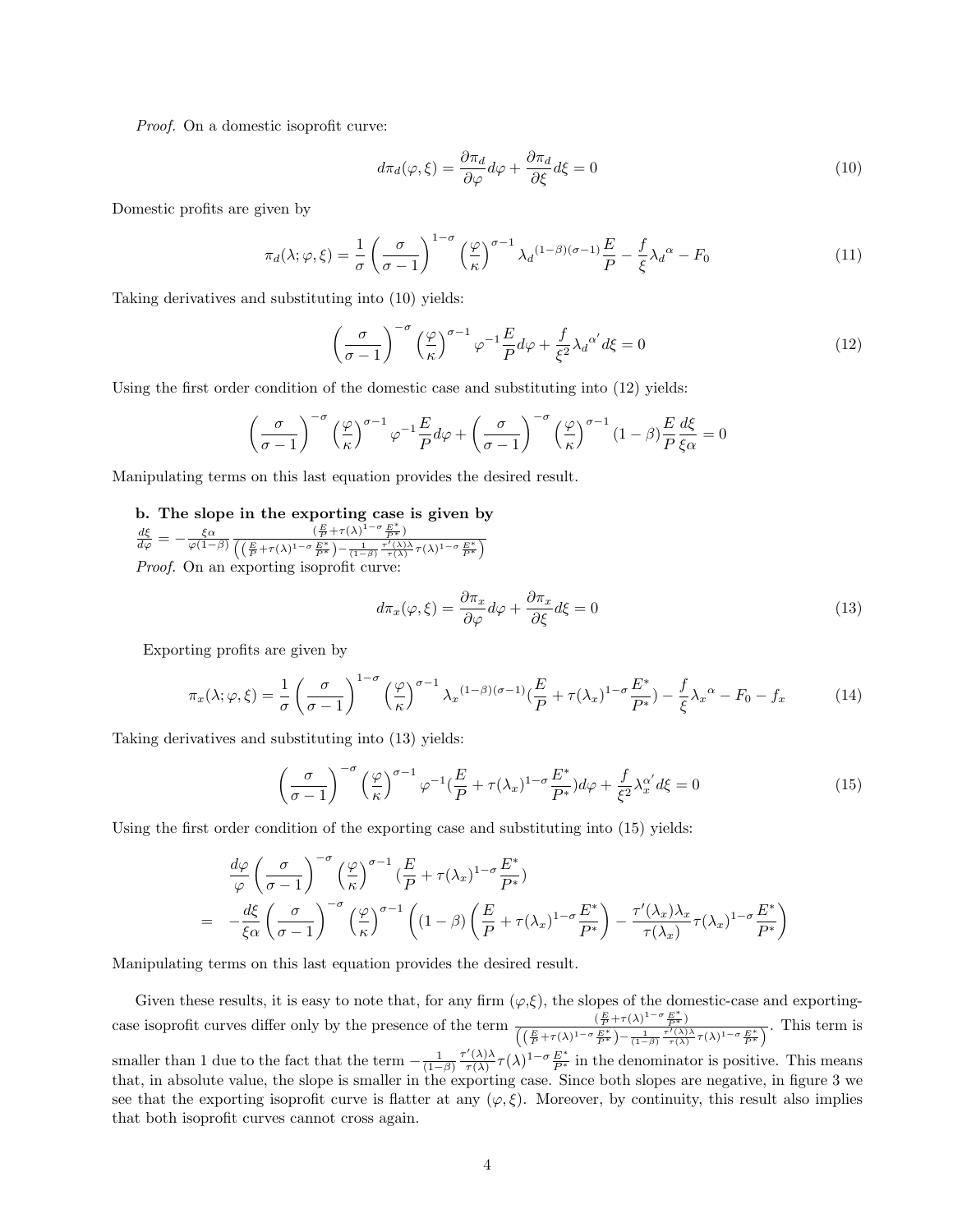# **1.C.3** The export cut-off curve  $\xi_x(\varphi)$  is continuous and decreasing in  $\varphi$  (Figure 4)

Since  $\pi_x(\varphi, \xi)$  and  $\pi_d(\varphi, \xi)$  are continuous and differentiable,  $\Delta \pi(\varphi, \xi) \equiv \pi_x(\varphi, \xi) - \pi_d(\varphi, \xi)$  is continuous and differentiable. Hence, by the implicit function theorem  $\xi(\varphi)$  is continuous and differentiable.

*x* To prove that  $\xi_x(\varphi)$  is decreasing in  $\varphi$ , we only need to show that  $\Delta$ *π*( $\varphi$ ,  $\xi$ ) is increasing in both  $\varphi$  and  $\xi$ . First, compute  $\frac{\partial \pi_i(\varphi,\xi)}{\partial \xi}$  and  $\frac{\partial \pi_i(\varphi,\xi)}{\partial \varphi}$ ,  $i = d, x$ . By the envelope theorem  $\frac{\partial \pi_i(\varphi,\xi)}{\partial \xi} = \frac{\partial \pi_i(\lambda(\varphi,\xi); \varphi,\xi)}{\partial \lambda(\varphi,\xi)}$ *∂λ*(*φ,ξ*)  $\frac{\partial \lambda(\varphi,\xi)}{\partial \xi} + \frac{\partial \pi_i(\lambda(\varphi,\xi))}{\partial \xi} =$  $\frac{\partial \pi_i(\lambda(\varphi,\xi))}{\partial \xi}$ . Using this argument for every case, we obtain:  $\lambda$   $-\sigma$ 

$$
\frac{\partial \pi_d(\varphi,\xi)}{\partial \varphi} = \left(\frac{\sigma}{\sigma-1}\right)^{-\sigma} \left(\frac{\varphi}{\kappa}\right)^{\sigma-1} \varphi^{-1} \lambda_d(\varphi,\xi)^{(1-\beta)(\sigma-1)} \frac{E}{P},
$$
\n
$$
\frac{\partial \pi_d(\varphi,\xi)}{\partial \xi} = \frac{f}{\xi^2} \lambda_d(\varphi,\xi)^{\alpha},
$$
\n
$$
\frac{\partial \pi_x(\varphi,\xi)}{\partial \varphi} = \left(\frac{\sigma}{\sigma-1}\right)^{-\sigma} \left(\frac{\varphi}{\kappa}\right)^{\sigma-1} \varphi^{-1} \lambda_x(\varphi,\xi)^{(1-\beta)(\sigma-1)} \left(\frac{E}{P} + \tau(\lambda_x(\varphi,\xi))^{1-\sigma} \frac{E^*}{P^*}\right),
$$
 and\n
$$
\frac{\partial \pi^x(\varphi,\xi)}{\partial \xi} = \frac{f}{\xi^2} \lambda_x(\varphi,\xi)^{\alpha}.
$$

As shown in Appendix 2,  $\lambda_x(\varphi,\xi) > \lambda_d(\varphi,\xi)$ . Thus,  $\frac{\partial \pi_d(\varphi,\xi)}{\partial \varphi} < \frac{\partial \pi_x(\varphi,\xi)}{\partial \varphi}$  and  $\frac{\partial \pi_d(\varphi,\xi)}{\partial \xi} < \frac{\partial \pi_x(\varphi,\xi)}{\partial \xi}$ .

#### **1.C.4** The export cut-off curve  $\xi_x(\varphi)$  is flatter than the domestic and exporting cases isoprofit **curves (Figure 5)**

*Proof.* Take a firm  $(\varphi, \xi)$  located on  $\xi_x(\varphi)$ . Since the firm is indifferent between exporting and producing for the domestic market, this firm is located both on an exporting  $(\xi_{\pi_x=k}(\varphi))$  and on a domestic  $(\xi_{\pi_d=k}(\varphi))$ isoprofit curve of level *k*, for some  $k > 0$ . As shown in figure 3,  $\xi_{\pi_x=k}(\varphi)$  is flatter than  $\xi_{\pi_d=k}(\varphi)$  at  $(\varphi,\xi)$ . Moreover, these two curves cross only once. Therefore, for  $\varphi' > \varphi$ ,  $\xi_{\pi_x=k}(\varphi') > \xi_{\pi_d=k}(\varphi')$ , whereas for  $\varphi' < \varphi$ ,  $\xi_{\pi_x=k}(\varphi')<\xi_{\pi_d=k}(\varphi')$ . Hence, firms with  $\varphi'>\varphi$  located on  $\xi_{\pi_x=k}(\varphi')$  prefer producing for the domestic market, while firms with  $\varphi' < \varphi$  located on  $\xi_{\pi_x=k}(\varphi')$  prefer exporting. This implies that the export cut-off curve must be flatter than both isoprofit curves. Moreover, by continuity, the export cut-off curve does not cross these isoprofit curves again. As a result, profits increase with  $\varphi$  on the export cut-off  $\xi_x(\varphi)$ .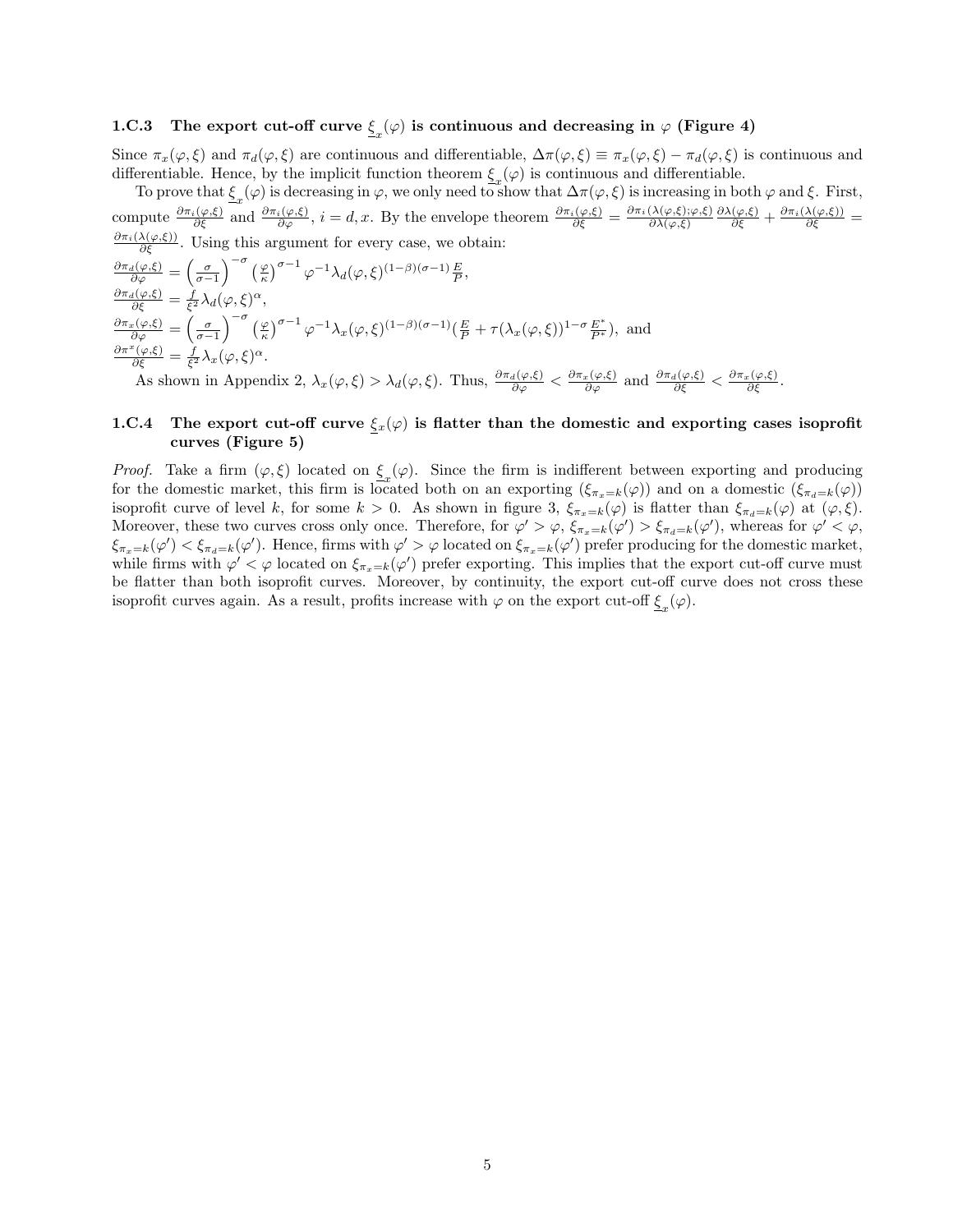# **2 Implications for productivity estimation**

This section investigates the implications of our model for productivity estimation. We will address two questions. First, we examine the performance of standard approaches to estimating productivity under the assumptions of our model. In particular, we discuss the regression-based approach and the Solow-residual approach. Then, we discuss how the parameters of our model, in particular  $\varphi$  and  $\xi$  could potentially be recovered if more detailed information on cost components were available.

#### **2.A Set up**

We follow the supply-side set up outlined in Appendix 1.A. However, for simplicity (and consistent with the approach in many papers of the micro-productivity literature) we assume a value-added production function with only labor and capital as inputs. In particular, we assume output is produced following a CRS Cobb-Douglas production function:

$$
q=\varphi L_v^{\alpha_L}K_v^{\alpha_K},\text{ where }\ \alpha_L+\alpha_K=1
$$

and quality is produced using a Cobb-Douglas production function:

$$
\lambda = (\xi L_f^{\alpha_L} K_f^{\alpha_K})^{\frac{1}{\nu}}, \text{ where } \nu = \alpha - \beta.
$$

We assume the same production function parameters  $(\alpha_L \text{ and } \alpha_K)$  for output and quality for analytical tractability.

As in Appendix 1.A, the quality of labor inputs is related to output quality, so that:

$$
w_L = \underline{w}_L \lambda^{b_L}, \quad b_L > 0
$$

where  $\underline{w}_L$  is the least expensive type of labor. As discussed in that appendix, we assume the rental rate  $w_K$  is constant across firms and  $F_0$  is given by equation (2). Then, assuming firms minimize costs, we get the cost function:

$$
C = w_L * (L_v + L_f) + w_K * (K_v + K_f) + (\underline{w}_L L_0 + w_K K_0) = \frac{\kappa}{\varphi} \lambda^{\beta} q + \frac{f}{\xi} \lambda^{\alpha} + F_0
$$
  
where: 
$$
A = \frac{1}{\alpha_L^{\alpha_L} \alpha_K^{\alpha_K}}; \quad \kappa = A (\underline{w}_L)^{\alpha_L} (w_K)^{\alpha_K}; \quad \beta = \alpha_L b_L; \text{ and } f = A (\underline{w}_L)^{\alpha_L} (w_K)^{\alpha_K}
$$

Given the above assumptions, optimal variable input choice,  $L_v^*$  and  $K_v^*$ , conditional on output and quality is given by:

$$
L_v^* = \frac{q}{\varphi} \left( \frac{w_K \alpha_L}{w_L \alpha_K} \right)^{\alpha_K} = \frac{q}{\varphi} \left( \frac{w_K \alpha_L}{\underline{w}_L \alpha_K} \right)^{\alpha_K} \lambda^{-\alpha_K b_L}
$$
(16)

$$
K_v^* = \frac{q}{\varphi} \left( \frac{w_L \alpha_K}{w_K \alpha_L} \right)^{\alpha_L} = \frac{q}{\varphi} \left( \frac{w_L \alpha_K}{w_K \alpha_L} \right)^{\alpha_L} \lambda^{\alpha_L b_L}
$$
(17)

Dividing equation (16) by equation (17) to eliminate *q* and  $\varphi$ , we obtain:

$$
\frac{L_v^*}{K_v^*} = \left(\frac{w_K \alpha_L}{\underline{w}_L \alpha_K}\right)^{\alpha_K - \alpha_L} \lambda^{-b_L(\alpha_K + \alpha_L)} = \left(\frac{w_K \alpha_L}{\underline{w}_L \alpha_K}\right)^{\alpha_K - \alpha_L} \lambda^{-b_L}
$$
\n
$$
\Rightarrow \ln \lambda = \frac{1}{-b_L} \left( (\alpha_L - \alpha_K) \ln \left(\frac{w_K \alpha_L}{\underline{w}_L \alpha_K}\right) + \ln L_v^* - \ln K_v^* \right) \tag{18}
$$

Cost minimizing input choice in quality production,  $L_f^*$  and  $K_f^*$ , conditional on quality, is given by:

$$
L_f^* = \frac{\lambda^{\nu}}{\xi} \left( \frac{w_K \alpha_L}{w_L \alpha_K} \right)^{\alpha_K} = \frac{\lambda^{\nu}}{\xi} \left( \frac{w_K \alpha_L}{\underline{w}_L \alpha_K} \right)^{\alpha_K} \lambda^{-\alpha_K b_L}
$$
(19)

$$
K_f^* = \frac{\lambda^{\nu}}{\xi} \left( \frac{w_L \alpha_K}{w_K \alpha_L} \right)^{\alpha_L} = \frac{\lambda^{\nu}}{\xi} \left( \frac{w_L \alpha_K}{w_K \alpha_L} \right)^{\alpha_L} \lambda^{\alpha_L b_L}
$$
(20)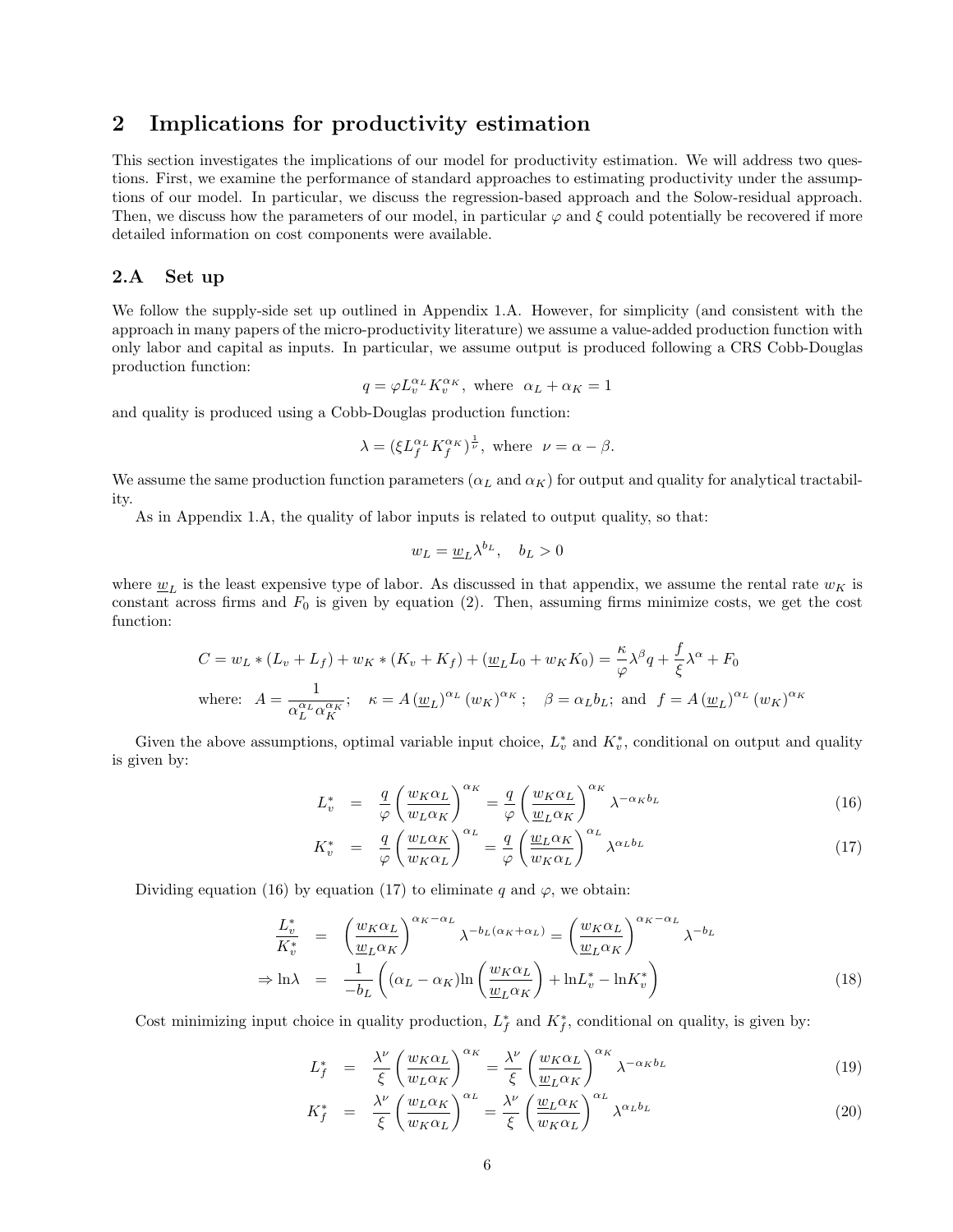From equations  $(16)$ ,  $(17)$ ,  $(19)$  and  $(20)$ , we obtain:

$$
\frac{L_v^*}{L_f^*} = \frac{K_v^*}{K_f^*} = \frac{q}{\lambda^{\nu}} \frac{\xi}{\varphi}.
$$
\n
$$
(21)
$$

In the case of non-exporters, the solution for the optimal choice of quality  $\lambda$  has a closed form. Using this solution, the optimal price  $p$ , and the firm demand equation, we obtain:

$$
\lambda^{\nu} = A_1 \varphi^{\frac{\sigma - 1}{\alpha'}(\alpha - \beta)} \xi^{\frac{\alpha - \beta}{\alpha'}}
$$
\n
$$
q = A_2 \varphi^{\left(\sigma + \left(\frac{\sigma - 1}{\alpha'}\right) \{\sigma(1 - \beta) - 1\}\right)} \xi^{\frac{\sigma(1 - \beta) - 1}{\alpha'}}
$$
\nwhere:  $A_1 = \left[ \left( \frac{1 - \beta}{\alpha} \right) \left( \frac{\kappa \sigma}{\sigma - 1} \right)^{-\sigma} \frac{\kappa}{f} \frac{E}{P} \right]^{\frac{\alpha - \beta}{\alpha'}}$  and  $A_2 = \left( \frac{\kappa \sigma}{\sigma - 1} \right)^{-\sigma} \frac{E}{P} A_1^{\frac{\sigma(1 - \beta) - 1}{\alpha - \beta}}$ 

These results, combined with equation (21), then yields for non-exporters:

$$
\frac{L_v^*}{L_f^*} = \frac{K_v^*}{K_f^*} = \frac{q}{\lambda^\nu} \frac{\xi}{\varphi} = A_3 \equiv \left(\frac{\alpha}{1-\beta}\right) \frac{f}{\kappa}
$$
\n(22)

Throughout the analysis, we assume that the fixed costs related to exporting (*fx*) are incurred abroad or in ancillary establishments not included in the manufacturing survey datasets, and hence are excluded from the data. Also, without loss of generality (as these parameters simply scale the underlying productivity and caliber parameters), we will assume  $\kappa = f = 1$ .

#### **2.B Implications for productivity measures**

This section investigates the implications of our model for standard productivity measures. There are two major approaches used to estimate total factor productivity (TFP) in the literature. One is a regression-based approach that regresses log of revenue (or output) on log of inputs (usually assuming a Cobb-Douglas production function). The other common approach is to define a solow TFP residual, measured as log of revenue less sum of cost-share weighted log of inputs. We investigate both approaches in turn.

Because most commonly used datasets have data only on total revenue and total inputs, we focus on implications for estimation using such data.

#### **2.B.1 Regression-based approaches**

The most simple regression-based approach is to use OLS to regress either revenue or physical output on log of inputs. It is well recognized that the OLS approach could suffer from endogeneity bias (as inputs could be correlated with the productivity residual). The most common approaches to deal with endogeneity bias in the recent literature are based on the methods of Olley and Pakes (1996) and Levinsohn and Petrin (2003). These approaches use lagged inputs as instruments for current inputs. Hence, to investigate the implications of using those estimation methods, we would need to specify a dynamic model, which is beyond the scope of this work.

Instead, in this section we will assess the extent and nature of the bias in the context of our two-factor, endogenous-quality model. In addition, we want to assess whether and how the estimated productivity residual correlates with the two underlying firm attributes in our model.

From equation (18), and given our demand side and output production assumptions, we have:<sup>2</sup>

$$
\ln r = \ln p + \ln q = \left(\ln \frac{\sigma}{\sigma - 1} + \ln \kappa - \ln \varphi + \beta \ln \lambda\right) + (\ln \varphi + \alpha_L \ln L_v + \alpha_K \ln K_v)
$$
  
\n
$$
= a_0 + a_1 \ln L_v + a_2 \ln K_v
$$
  
\nwhere:  $a_0 = \frac{\beta(\alpha_K - \alpha_L)}{b_L} \ln \left(\frac{w_K \alpha_L}{\underline{w}_L \alpha_K}\right) + \ln \frac{\kappa \sigma}{\sigma - 1}; \quad a_1 = \frac{-\beta}{b_L} + \alpha_L; \quad a_2 = \frac{\beta}{b_L} + \alpha_K$  (23)

<sup>&</sup>lt;sup>2</sup>Note that, for exporters, revenue can be expressed as the product of fob prices and total production (i.e. including that which melts in transportation).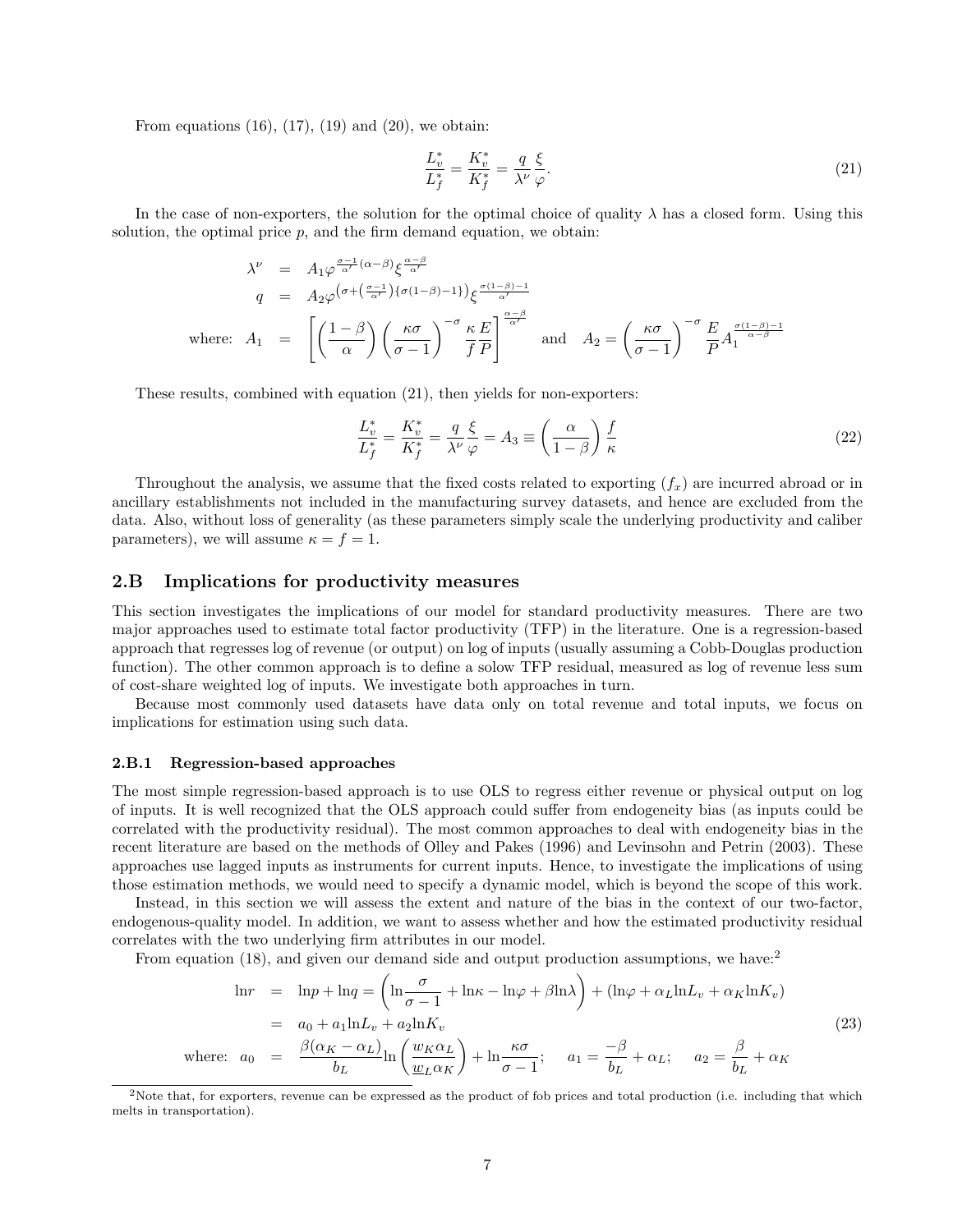We first consider a case with zero non-quality related fixed costs  $(F_0 = 0)$  as a benchmark. This case could be justified if non-quality related fixed costs (e.g. top management pay) are incurred at the firm's headquarters and not captured in establishment-based datasets. In this case, total inputs equal the sum of the inputs used in variable and quality production (i.e.  $L = L_v + L_f + L_0 = L_v + L_f$ , and  $K = K_v + K_f + K_0 = K_v + K_f$ ),

For non-exporters, equation (22) implies that  $\ln L_v = \ln(L_v + L_f) - \ln\left(1 + \frac{1}{A_3}\right)$ ) . Then from equation (23) we get:

$$
\ln r = a_0 + a_1 \ln L_v + a_2 \ln K_v = \left\{ a_0 - (a_1 + a_2) \ln \left( 1 + \frac{1}{A_3} \right) \right\} + a_1 \ln (L_v + L_f) + a_2 \ln (K_v + K_f)
$$
  
\n
$$
= a'_0 + a_1 \ln (L_v + L_f) + a_2 \ln (K_v + K_f) ; \qquad a'_0 = a_0 - (a_1 + a_2) \ln \left( 1 + \frac{1}{A_3} \right)
$$
  
\n
$$
= a'_0 + a_1 \ln L + a_2 \ln K
$$

When  $F_0 = 0$ , the relationships above hold exactly in the absence of measurement or optimization errors. Therefore, the regression has a perfect fit and no residuals can be recovered from the regression. If measurement or optimization errors were present, they would generally be uncorrelated with  $\varphi$  or  $\xi$ , so residuals from using this method would not meaningfully identify any relevant parameter of the model.<sup>3</sup>

In the case of exporters, quality does not have a closed form. Hence, equation (22) above does not exactly hold as variable inputs are not a constant proportion of fixed quality inputs across firms. To analyze this case we use simulated data from our full model.<sup>4</sup> In particular, we examine the extent to which residuals recovered from the OLS regressions are correlated with the underlying productivity parameters in our model. The results are presented in columns 2 and 3 of Table A.12 (in column 1 we present the results for non-exporters as a benchmark).<sup>5</sup> We find that for the exporter sample (column 2), the qualitative conclusions are very similar to that for the non-exporter sample. In particular, we find that the goodness of fit (R-squared) is close to perfect and the residuals have very little correlation with the underlying productivity parameters  $(\eta, \varphi, \xi)$  of the model (correlations are displayed in the bottom four rows of the table). Consequently, even in the regression in column 3 that pools exporters and non-exporters – as is typical in the literature – we find that the estimated production function residuals have almost no correlation with those productivity parameters.

To examine how *F*<sup>0</sup> affects the results, in columns 4 to 6 of Table A.12 we estimate the same regressions assuming a high  $F_0$ , set to 20.<sup>6</sup> In all of the cases, the goodness of fit is very high, and the residuals have almost no correlation with the underlying productivity parameters. Also, the direction of bias on the coefficients estimates is the same as in the case of  $F_0 = 0$ . We repeated this analysis (results available on request) for intermediate values of  $F_0$  and found similar results.

The results in this section suggest that even when residuals are generated from measurement error introduced by having non-quality related fixed inputs included in measured labor and capital, these estimated residuals are not meaningfully related to underlying parameters of the model. We view our findings as an extension of the multi-collinearity problem documented by Bond and Söderbom (2006) and Ackerberg, Caves and Fraser (ACF) (2006). While they uncover this problem in the context of a single-productivity Cobb-Douglas perfectcompetition case our result arises in the context of a two-productivity, monopolistic-competition, endogenousquality case.<sup>7</sup> Multi-collinearity in our model arises because: (i) as prices are proportional to physical productivity  $\varphi$ , this parameter drops out of the revenue equation (23) once quality  $\lambda$  is controlled for; (ii) (log)  $\lambda$  is linear in (log) variable inputs for non-exporters (as shown in equation (18)) and almost linear for non-exporters (as shown by the simulations) . Hence, revenue becomes an almost linear function of those inputs as well.

<sup>&</sup>lt;sup>3</sup>Incidentally, given assumption  $b_L > 0$ , the relations in (23) imply that the estimate of the labor coefficient  $\alpha_L$  is biased downwards while the estimate of the capital coefficient  $\alpha_K$  is biased upwards.

<sup>4</sup>Details on the simulation are discussed in Appendix 3 of the paper. Parameters specific to the supply-side set up in this section are chosen to match the calibrated parameters discussed in Table A.1. In particular, we set:  $w_L = \alpha_L$ , and  $w_K = \alpha_K$  so that  $\kappa =$  $f = 1$ ;  $b_L = \frac{\beta}{\alpha_L}$  so that  $\beta = \alpha_L b_L$  and  $b_L > 0$ ; and  $L_0 = \frac{0.5 F_0}{\underline{w}_L}$  and  $K_0 = 0.5 * \frac{F_0}{w_K}$  so that  $F_0 = \underline{w}_L * L_0 + w_K * K_0$ .

 $5$ The estimated coefficients on log labor and log capital for non-exporters are 0 and 1, respectively, due to our particular choice of parameter values, which given the biases imply that  $a_1 = \frac{-\beta}{b_L} + \alpha_L = -0.7 + 0.7 = 0.0$  and  $a_2 = \frac{\beta}{b_L} + \alpha_K = 0.7 + 0.3 = 1.0$ .

 $6$ This value for  $F_0$  is high relative to the range of realized gross profits in the simulation, which take values between 23 and 65. <sup>7</sup>The major contribution of ACF is related to this point as well, as they show that the non-parametric collinearity between inputs affects the viability of the first stage of the Olley and Pakes (1996) and Levinsohn and Petrin (2003) approaches.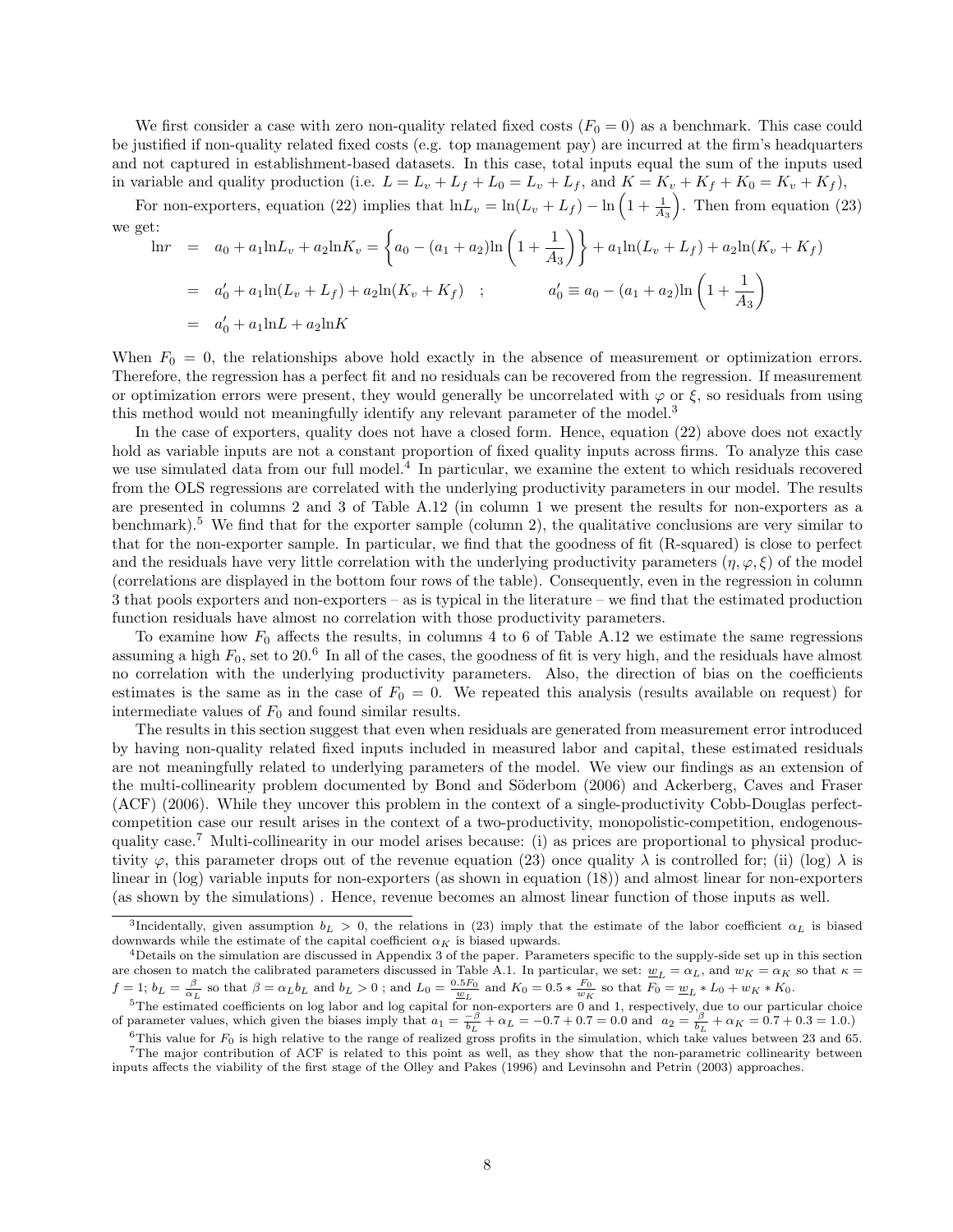#### **2.B.2 The Solow-residual approach**

The other common approach to measuring productivity is the Solow residual approach. A particularly useful benchmark is the approach in Foster, Haltiwanger and Syverson (2008) (FHS), who also posit two forms of heterogeneity – a supply side physical productivity parameter isomorphic to *φ* in our model and an exogenous "demand productivity" isomorphic to quality (*λ*) in our model. Crucially, "demand productivity" is exogenous in FHS, whereas in the models we consider (full and benchmark) quality is endogenous.<sup>8</sup>

Because the only available data on output in many datasets is revenue, the most commonly used Solow residual productivity measure is what FHS define as revenue TFP or TFPR:

$$
TFPR \equiv \ln r - \hat{\alpha_L} \ln L - \hat{\alpha_K} \ln K
$$

where  $\hat{\alpha_L} = \frac{w_L L}{w_L L + w_K K}$  and  $\hat{\alpha_K} = \frac{w_K K}{w_L L + w_K K}$  are labor share and capital share of total costs, respectively. As in section 2.B.1 above, we start with the benchmark case of  $F_0 = 0$ . Then, following from equation

(22), for non-exporters:  $L = L_v + L_f = L_v \left(1 + \frac{1}{A_3}\right)$ ). This implies for  $\hat{\alpha_L} = \alpha_L = \frac{w_L \cdot L_v}{w_L \cdot L_v + w_K \cdot K_v}$  and similarly  $\alpha_K = \alpha_K$ . In this case, TFPR is perfectly correlated with  $\lambda$ , as:

$$
\begin{split}\n\text{TFPR} & \equiv \ln p + \ln q - \hat{\alpha_L} \ln L - \hat{\alpha_K} \ln K \\
& = (\ln p) + (\ln q - \hat{\alpha_L} \ln L_v - \hat{\alpha_K} \ln K_v) - \ln \left( 1 + \frac{1}{A_3} \right) \\
& = \left( \ln \frac{\sigma}{\sigma - 1} + \ln \kappa - \ln \varphi + \beta \ln \lambda \right) + (\ln \varphi) - \ln \left( 1 + \frac{1}{A_3} \right) \\
& = \ln \frac{\kappa \sigma}{\sigma - 1} - \ln \left( 1 + \frac{1}{A_3} \right) + \beta \ln \lambda\n\end{split} \tag{24}
$$

The intuition for this result is as follows: in our model, price varies directly with quality  $(\lambda)$  and inversely with physical productivity  $(\varphi)$ , while quantity  $(q)$  varies directly with  $\varphi$ . Then in *TFPR*, which combines price and quantity, the terms that include physical productivity offset each other leaving only the linear dependence on ln*λ*.

As discussed above, since equation (22) does not hold strictly for exporters, we analyze this case with simulated data. We find that TFPR is almost perfectly correlated with log quality, so that this is also true when we pool exporters and non-exporters (correlation *>* 0*.*999).

We then check results using simulated data for  $F_0 = 20$ . We find that, both for non-exporters and exporters, the correlation between TFPR and log quality remains very strong. Specifically, this correlation is 0.989 for non-exporters, 0.977 for exporters, and 0.992 for the data pooling exporters and non-exporters.

The correlation of TFPR with  $\varphi$ ,  $\xi$ , and  $\eta$  closely track the dependence of quality on these parameters. In particular, with  $F_0 = 0$ , TFPR's correlation with log of  $\varphi$ ,  $\xi$  and  $\eta$  are respectively for non-exporters (exporters): -0.83 (-0.86), 0.98 (0.98), and -0.63 (-0.75). With  $F_0 = 20$ , TFPR's correlation with log of  $\varphi$ ,  $\xi$  and *η* are respectively for non-exporters (exporters): -0.74 (-0.74), 0.95 (0.92) and -0.51 (-0.60).

We conclude that under our model, TFPR is most closely correlated with log quality, with perfect correlation in the case of  $F_0 = 0$ . Because quality is a (positive) function of both productivity  $(\varphi)$  and caliber  $(\xi)$ , TFPR conflates both productivity parameters.

#### **2.C Recovering** *φ, ξ***, and other model parameters**

We finally investigate how our model parameters, in particular  $\varphi$  and  $\xi$ , could potentially be recovered if data availability were improved in two ways. First, we assume that, as in Foster, et. al (2008), we have data on both quantity and revenue. Second, we assume that we have information on variable and fixed costs. In that case, we could observe the different inputs  $(L_v, L_f \text{ and } L_0, K_v, K_f \text{ and } K_0)$ , as well as total costs  $(C)$ , variable costs (*cq*), quality related fixed costs  $(F - F_0)$ , and other fixed costs  $(F_0)$ . While this separation is unavailable in currently available manufacturing census datasets (such as the ones we use), separate tracking of fixed and

 $8$ Even in the exogenous quality model of Section 3, to fit CEP 3-5 we need to assume dependence of observed marginal costs on *λ*, which is not considered in FHS.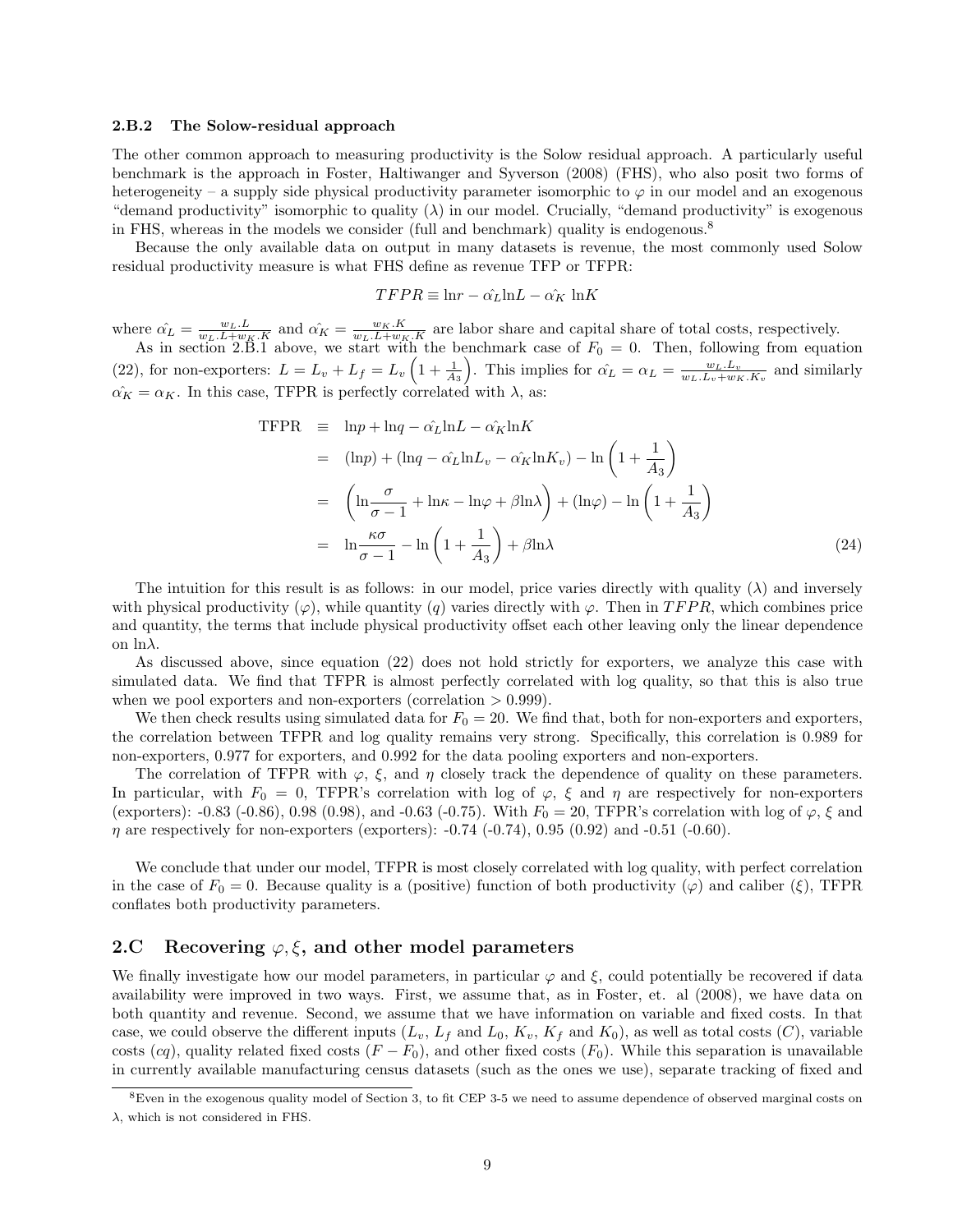variable costs is often done by firms internally for managerial decision-making purposes as discussed in standard accounting textbooks (e.g. see Garrison et al 2009, chapter 5). Thus, the data availability assumptions we make are not unfeasible, so that if such data become available in the future, the approach laid out below could be implemented.

(i). Recovering *φ*: FHS also use a Solow residual based on physical output, denoted TFPQ, as a measure of physical productivity. In our model, it directly follows from the output production function that process productivity  $(\varphi)$  is identical to  $TFPQ_v$ , defined based on variable costs:

$$
\text{TFPQ}_v \equiv \ln q - \alpha \hat{L}_v \ln L_v - \alpha \hat{K}_v \ln K_v = \ln \varphi \tag{25}
$$

Thus, under our assumptions,  $\varphi$  can be directly recovered from TFPQ<sub>*v*</sub>.

(ii). Recovering  $\sigma$  and  $\beta$ : We can recover these parameters from a regression of quantity sold in the domestic market,  $(q^{dom})$  on price and TFPR<sub>*v*</sub>, as we have:

$$
q_j^{dom} = -\sigma p_j + (\sigma - 1)\ln \lambda_j + \ln \left(\frac{E}{P}\right) = -\sigma p_j + \frac{\sigma - 1}{\beta} \text{TFPR}_{vj} + \left(\ln \frac{E}{P} - \frac{\sigma - 1}{\beta} \ln \frac{\kappa \sigma}{\sigma - 1}\right)
$$

Thus we get estimates for  $\sigma$  and  $\beta$  as:

$$
\hat{\sigma} = -(\text{Coefficient on price}); \quad \hat{\beta} = \frac{\hat{\sigma} - 1}{\text{Coefficient on TFPR}_v}
$$

(iii). Recovering  $\alpha$ : With an estimate of  $\beta$ , and using equation (22), we can recover  $\alpha$  as:

$$
\hat{\alpha} = (1 - \hat{\beta}) \frac{L_v^*}{L_f^*}
$$

- (iv). Recovering  $\lambda$ : Having estimates of  $\sigma$  and  $\beta$  enables us to recover  $\lambda$  from TFPR using equation (24).
- (v). Recovering *ξ*: Having estimates of *α* and *λ* finally allows us to recover *ξ* from information on quality-related fixed costs:

$$
\widehat{\xi} = \widehat{\alpha} \ln \widehat{\lambda} - \ln (F(\lambda) - F_0)
$$

where the second term in the parenthesis is obtained directly from data.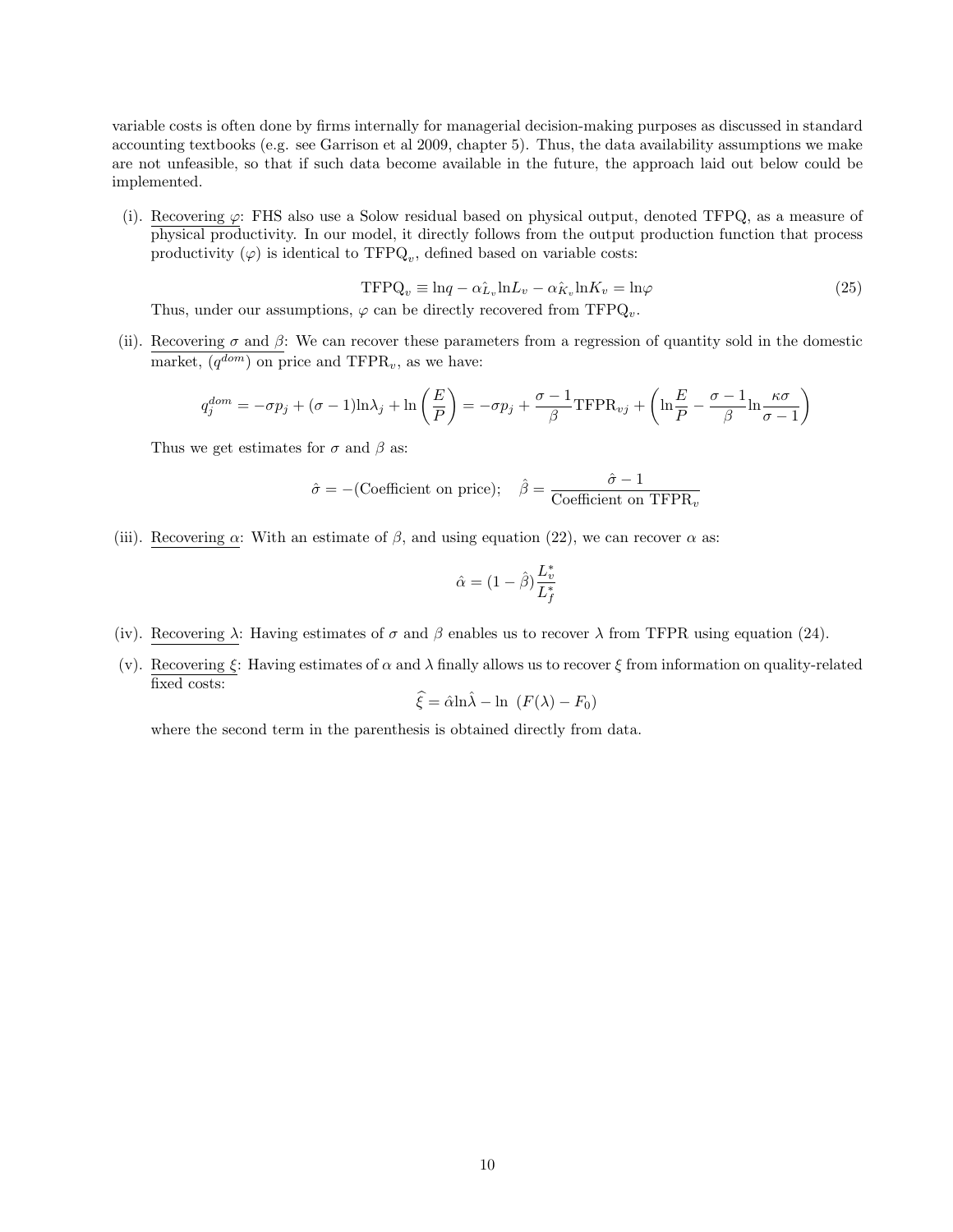## **3 Data Appendix**

#### **3.A Manufacturing Data for India, U.S., Chile and Colombia**

The Indian Manufacturing Survey dataset (ASI 1997-1998) covers all registered industrial establishments (formal sector) employing more than 20 persons, divided into a "census" sector and a "sample" sector.<sup>9</sup> All factories in the census sector (employing more than 100 workers or located in designated backward areas) are surveyed. Factories in the sample sector are stratified and randomly sampled. Throughout our analysis, we appropriately adjust for sampling weights (called "multipliers"). The ASI uses the National Industrial Classification (NIC) 1987 revision. Each establishment is classified under a 4-digit NIC code. Thus, establishment-level information, e.g. export status, wagebill, employment, and capital, is provided at this level of aggregation. Product-level information for deriving unit values (shipment value and quantity) is provided at the (5-digit) "item code" level. Unfortunately, item codes do not aggregate up consistently to the 4-digit NIC classification. We define "industries" at the 4-digit level and "products" at the 5-digit item code level. After data cleaning – explained below – we are left with 323 4-digit NIC codes and 976 item codes. In the U.S. Census of Manufactures database (CMF 1997), establishments are classified under the 4-digit Standard Industrial Classification 1987-revision (SIC 87). Product information is provided at the 7-digit SIC level. We define "industries" and "products" at the 4-digit and 7-digit SIC levels, respectively. After data cleaning, there are 467 4-digit SIC codes and 2,069 7-digit SIC codes.<sup>10</sup> Finally, both the Chilean Manufacturing Census (1991-1996) and the Colombian Manufacturing Census (1981-1996) use the 4-digit ISIC industry classification. After data cleaning, we are left with 77 industries in Chile and 88 in Colombia.

As part of our data cleaning process, we drop observations with missing data for our size proxies (revenue and employment) or for variables required to form our dependent variables (capital intensity and average wages). When focusing on price information, we also drop products with missing revenue or quantity information. Also, because we control for size using industry-specific or product-specific polynomials of order 3, we exclude industries or products with less than 5 observations from our sample as well as those reporting no exporters. Further, to avoid the influence of outliers, we winsorize all variables by 1% on both tails of the distribution (within each industry). For India, we also drop codes for aggregate or miscellaneous categories (99920, 99930, and 99999) and products measured in unspecified units (unit code 999). As discussed in the text, all our analysis using the Indian dataset adjusts appropriately for sampling probabilities.

For India, price is defined as the "ex-factory value" of goods manufactured divided by the quantity manufactured. The "ex-factory value" excludes all distribution and transportation costs associated with the sale of the manufactured products.<sup>11</sup> For the U.S., product value of shipments is defined as "net selling value, f.o.b. plant, of shipments, after discounts and allowances and exclusive of freight charges and excise taxes".

For various tests we perform, we need to concord our India and U.S. product-level data with the 4-digit SITC classification. For India, we construct a manual concordance between 5-digit item codes and 4-digit SITC Rev.3 categories. For the U.S., we construct a manual concordance between 5-digit SIC Rev.1987 codes and 4-digit SITC Rev.2 categories. We also construct a mapping from 4-digit SITC Rev.3 codes to 4-digit SITC Rev.2 codes (Rev.3 *→* Rev.2) using the concordances between 10-digit Harmonized System (HS) codes and those two classifications available at the the Center for International Data (CID) website.<sup>12</sup> Specifically, to map a given Rev.3 category into a Rev.2 category, we first identify all the 10-digit HS codes included in the first category. Then, we select the Rev.2 category into which most 10-digit HS codes are mapped. Thus, U.S. product codes are also mapped to the Rev.2 classification.

We also combine our data with other industry classifications as follows:

• *Rauch's classification (RC)*: Rauch (1999) proposed a classification of 4-digit SITC Rev.2 categories into three classes: "homogenous", "reference-priced" and "differentiated" goods. We use his "liberal" version. For products, we apply RC directly to our earlier mapping of product codes into SITC Rev.2 categories. For the India dataset, we first manually concord 3-digit NIC codes to the 3-digit ISIC classification. Then,

 $9$ The limit is lower (10 employees) for plants that use electric power for production.

 $10$ While there is a total of about 13,000 distinct 7-digit product codes, quantity information is not available for product lines that "are not meaningful" (Monahan, 1992).

 $11$ In the 1997-98 survey, data on transportation and other distribution costs was collected at the plant level and then imputed to individual products in proportion to the gross sales value data collected for each product.

<sup>12</sup>http://cid.econ.ucdavis.edu/data/sasstata/usxss.html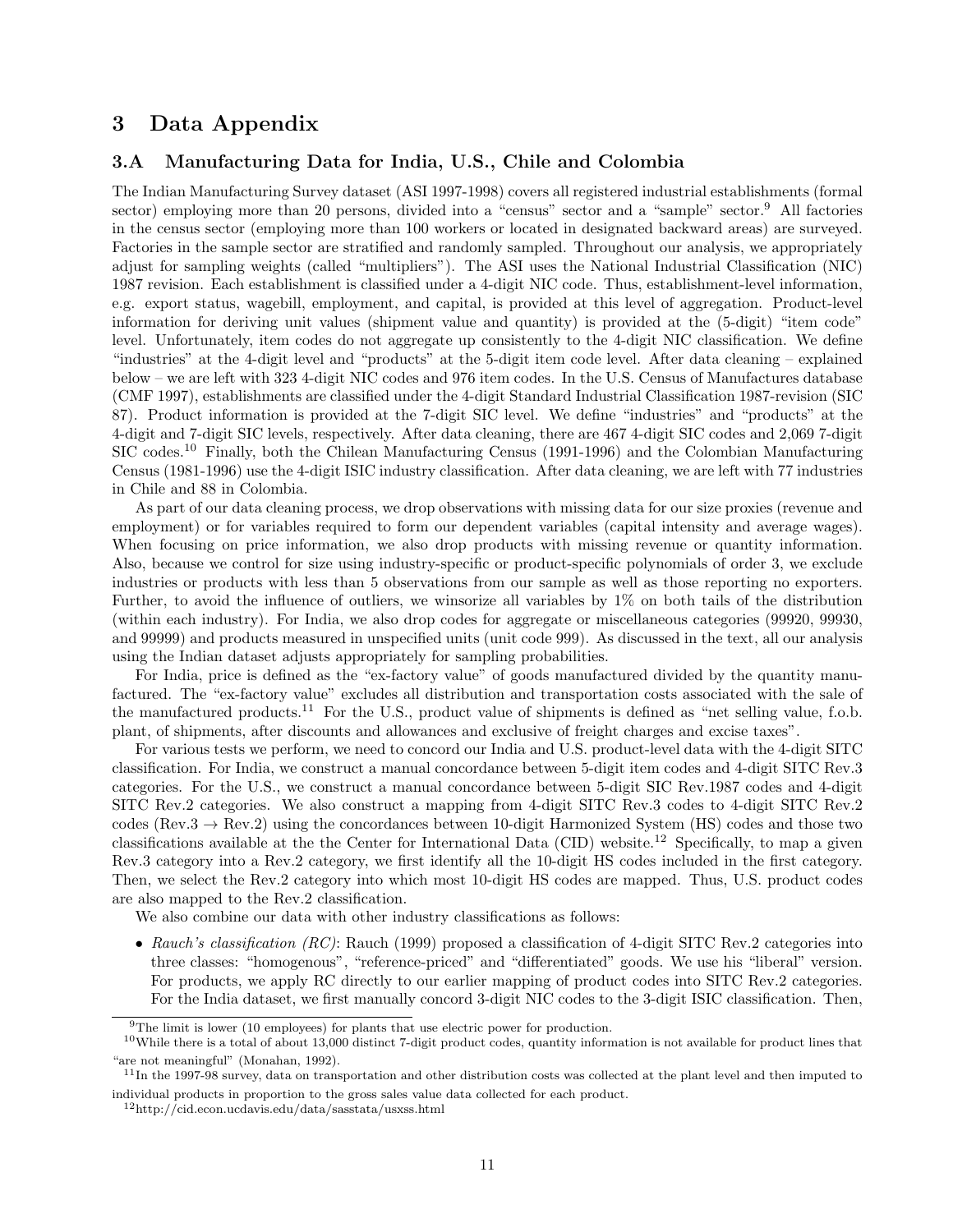using a concordance between the 3-digit ISIC classification and the more disaggregate 4-digit SITC Rev.2 classification,<sup>13</sup> we define as "differentiated" any 3-digit ISIC code where more than half of 4-digit SITC Rev.2 codes that match it are differentiated according to RC. For industries in the U.S. dataset, 4-digit SIC codes are defined as differentiated if more than half of 5-digit SIC codes within a 4-digit SIC category are differentiated according to RC. For Chile and Colombia, "differentiated" 3-digit ISIC categories are identified as done for India.

- *• Measure of external financial dependence*: The Rajan-Zingales measure of dependence on external finance is available for 2-digit SIC 1987 categories. For India, we use the CID concordance to map those categories into the 4-digit SITC Rev.3 classification. The modal 2-digit SIC category is chosen as the unique match to any 4-digit SITC Rev.3 code. For the U.S., 7-digit SIC product categories are directly mapped to their classification.
- *• Measure of dependence on the government*: The Bureau of Economic Analysis of the U.S. provides Input-Output (I-O) matrices for 1997 based on a 5-digit IO classification code.<sup>14</sup> For India, we combine BEA's IO-HS (10-digit) concordance with a HS-SITC (Rev.3) 4-digit concordance from the CID website to obtain a 4-digit SITC Rev.3 I-O matrix. For the U.S. we follow analogous procedure except for the use of a HS-SITC (Rev.2) 4-digit concordance to obtain a 4-digit SITC Rev.2 I-O matrix. We form a measure of dependence on the government as the ratio of total output consumed by the government to total output. For a handful of product codes with missing data, we imputed the fraction of output used by government for the corresponding 4-digit I-O codes.

#### **3.B Shipment Data for India and the United States**

#### *India Shipments data*

We purchased export shipments level data for India for 2004-05 covering the period April 2004 to March 2005 from a private data vendor (ACE Infobanc Private Limited); shipment data for year 1997-98 (year used for other analysis) was not available. The key variables used include firm name (used to construct firm level aggregates and averages), 8-digit ITC HS code, a destination string, value of shipment (free on board), quantity, units for quantity, and shipping mode. We undertook steps to clean the data before analysis. First, we created a destination country identifier using the destination string information. This involved manually going through a number of different destinations strings in the data and identifying the destination country through online searches of destination information. (E.g. "Port Khalid" was identified as United Arab Emirates (ARE), and "Port Said" was identified as Egypt (EGY). We coded several hundred such destinations to countries individually.) Second, we standardized the names of exporter firms (e.g. by trimming spaces and standardizing expressions such as "COMPANY" to "CO").

The Indian Manufacturing sector data (based on the Annual Survey of Industries) does not contain firm names or identifiers that can be linked to the shipments data. Hence the analysis is undertaken using the export shipment data alone.

We found heterogeneity in units within HS code (more than half of the HS codes in our differentiated products sample had multiple units). Because prices are not comparable across different units of measurement, we use product-unit fixed effects in all our analysis.

We also undertook two sets of robustness checks (unreported in the text). One, we used a set of sub-strings (e.g. "Trading", "TRADER", "EXIM") to identify companies that are likely to be trading companies and performed analysis separately on non-trading companies alone. This did not significantly affect the baseline estimates. Two, because the full exporter name string may have some noise in it, we used an alternative exporter id based on just the first 10 characters of the exporter name. Again, the baseline results were quite robust to this check.

<sup>13</sup>From http://www.macalester.edu/research/economics/page/haveman/Trade.Resources/.

 $14$ http://www.bea.gov/industry/io\_benchmark.htm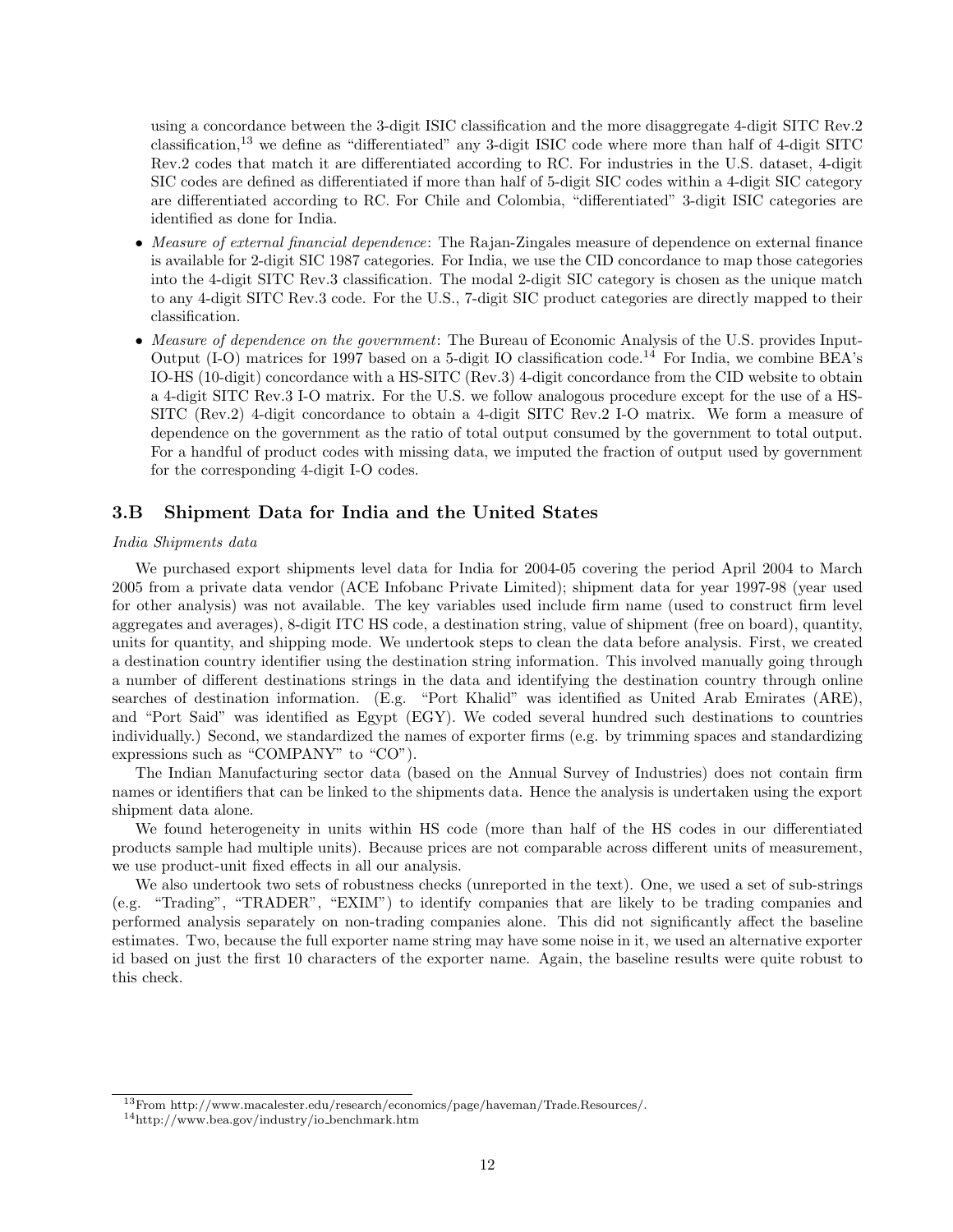#### *U.S. Shipments data*

U.S. shipments data was accessed through the U.S. Census Research Data Center at the University of Michigan.<sup>15</sup> This dataset was first collated and analyzed by Bernard, Jensen and Schott (2009). We use data for year 1997 (corresponding to the 1997 CMF data used in the rest of the analysis), and use the same set of variables as for the Indian shipping data, including: firm identifier, exporter name, 10-digit ITC HS code, a destination string, value of shipment (free on board), quantity, units for quantity, and shipping mode. Note two differences in these variables with the Indian data: (i) There is a firm identifier available in the U.S. data that is also available in the CMF, so that shipment data can be linked to the manufacturing plant-level data; (ii) data are classified at 10-digit HS code as opposed to the 8-digit HS code for India.

Using additional available information, we also undertook two extra steps in cleaning the data. Specifically, we: (i) restrict data to "U.S. origin" exports (eliminating trans-shipments and origin shipments outside the U.S. which constituted 11.3% of the transactions, and (ii) drop related party transactions (about 29% of U.S. origin export transactions as our theory relates to arms-length transactions).

Linking the shipment data to the CMF required two steps (as described in the Data Appendix of Bernard, Jensen and Schott 2009): (i) For destinations other than Canada, a 9-digit employer identification number (EIN) was available, which was used to link the shipment data to the business register (SSEL) and then another firm identifier from the SSEL was used to link those data to the CMF.<sup>16</sup> (ii) EIN is not available for Canada. We wrote a program to match the name string available in the shipments data to the name string available in the business register.<sup>17</sup> We were able to match the names for about  $70\%$  of the transactions. Note that while the name matching may inevitably contain some errors, these errors are very likely to be random and hence unlikely to systematically bias our results.

Again we found significant heterogeneity in units within HS codes (more than half of the HS codes in our differentiated products sample had multiple units). Because prices are not comparable across different units of measurement, we use product-unit fixed effects in all our analysis. We also undertook two sets of robustness checks (unreported in the text). One, because information on units for quantity was missing for a large proportion (48%) of our sample, these were dropped in our baseline analysis. As a robustness check, we classified all missing units in one common "other units" category and redid the baseline analysis finding the results to be robust. Two, we used an alternative measures of firm size – employment from the LBD where there is employment data available also for non-manufacturing subsidiaries of firms – and found the baseline results to be robust as well.

For both India and the U.S., we use Rauch classification to select only differentiated products. Also, we merge information on destination countries obtained from the website of the Centre d'Etudes Prospectives et d'Informations Internationales (CEPII)<sup>18</sup>, and from the World Bank's World Development Indicators data<sup>19</sup>. The two key variables are distance and destination GDP per capita. The distance measure we use is the Log bilateral population weighted distance (in km), obtained from CEPII. The per capita GDP measure is obtained from the World Bank's World Development Indicators.

<sup>18</sup>http://www.cepii.fr/anglaisgraph/bdd/distances.htm

<sup>19</sup>http://data.worldbank.org/

<sup>15</sup>We thank Jim Levinsohn and William Lincoln for facilitating access to the data.

 $16$  Here we found a non-trivial number of cases where the EIN in the shipment data had errors such as leading or trailing blanks that needed to be cleaned.

<sup>&</sup>lt;sup>17</sup>To write this code, we did a number of manual checks of failed matches and cleaned the name strings by standardizing certain terms (e.g. CORPORATION and CORP) as well as fixing a number of common spelling errors (e.g. "SYTEMES" for "SYSTEMS").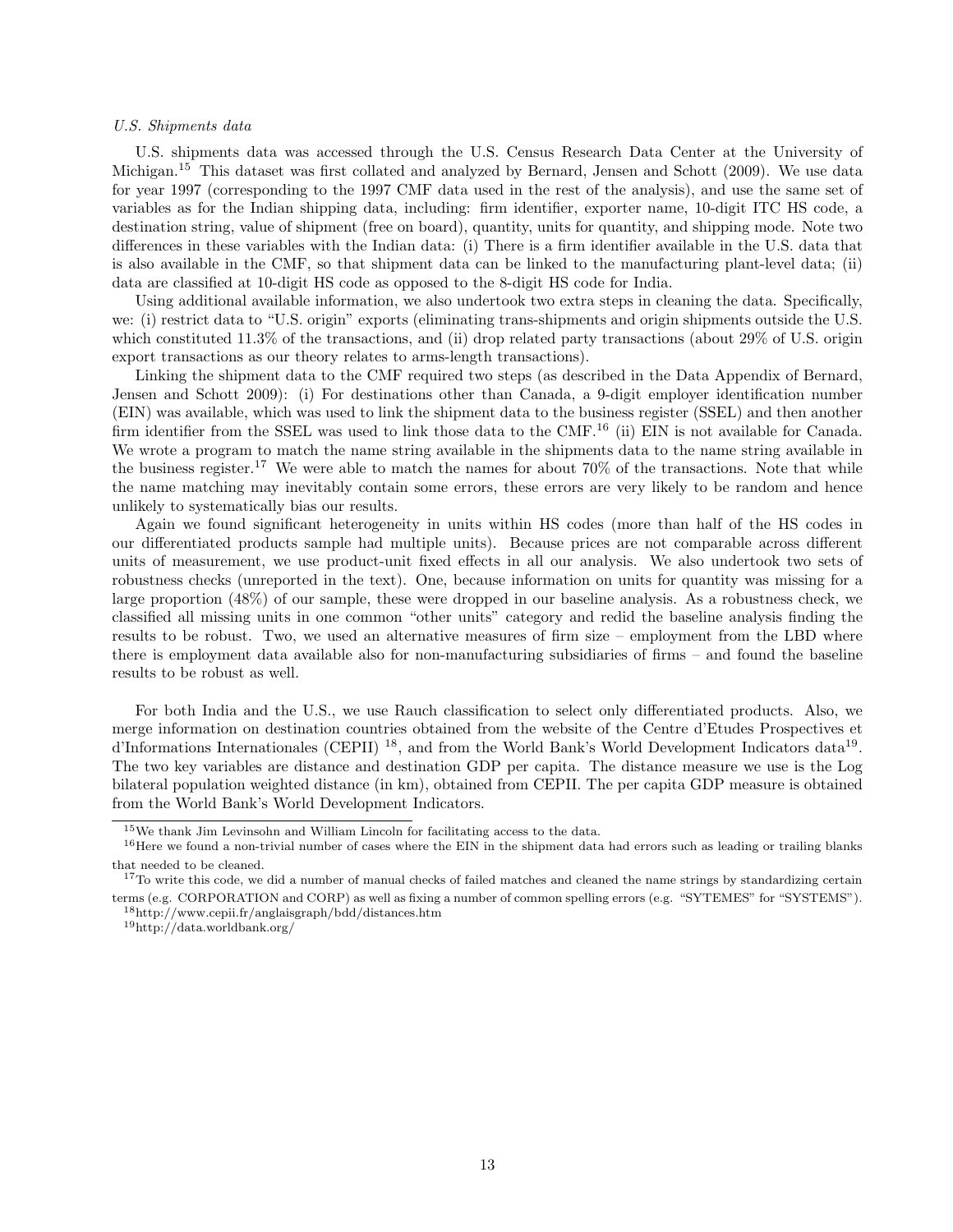# **References**

- [1] Ackerberg, D., Caves, K., and G. Frazer, 2006. R&R, *Econometrica*.
- [2] Bernard, A., J.B. Jensen, and P.K. Schott, "Importers, Exporters and Multinationals: A Portrait of Firms in the U.S. that Trade Goods" in T. Dunne, J.B. Jensen and M.J. Roberts (eds.), *Producer Dynamics: New Evidence from Micro Data* (University of Chicago Press, 2009).
- [3] Bond, S., and M. Söderbom, 2006. Identification and Estimation of Cobb-Douglas Production Parameters from Micro Data. IFS WP05/04. London: The Institute for Fiscal Studies.
- [4] Foster, L., J. Haltiwanger and C. Syverson, 2008. Reallocation, Firm Turnover and Efficiency: Selection on Productivity or Profitability? *American Economic Review*, 98(1): 394-425.
- [5] Garrison, R.H., Noreen, E.W. and P. Brewer. *Managerial Accounting*. (McGraw Hill/Irwin, 2009).
- [6] Hallak, J.C. and J. Sivadasan, 2009. Firms' Exporting Behavior under Quality Constraints. International Policy Center WP 88.
- [7] Levinsohn, J., and A. Petrin, 2003. Estimating Production Functions Using Inputs to Control for Unobservables. *The Review of Economic Studies*, 70(2), 317-341.
- [8] Monahan, J., 1992. Longitidinal Research Database (LRD) Technical Documentation Manual. Internal Document, Center for Economic Studies.
- [9] Olley, G.S., and A. Pakes, 1996. The Dynamics of Productivity in the Telecommunications Equipment Industry. *Econometrica*, 64(6), 1263-1297.
- [10] Rauch, J., 1999. Networks Versus Markets in International Trade. *Journal of International Economics*, 48(1): 7-35.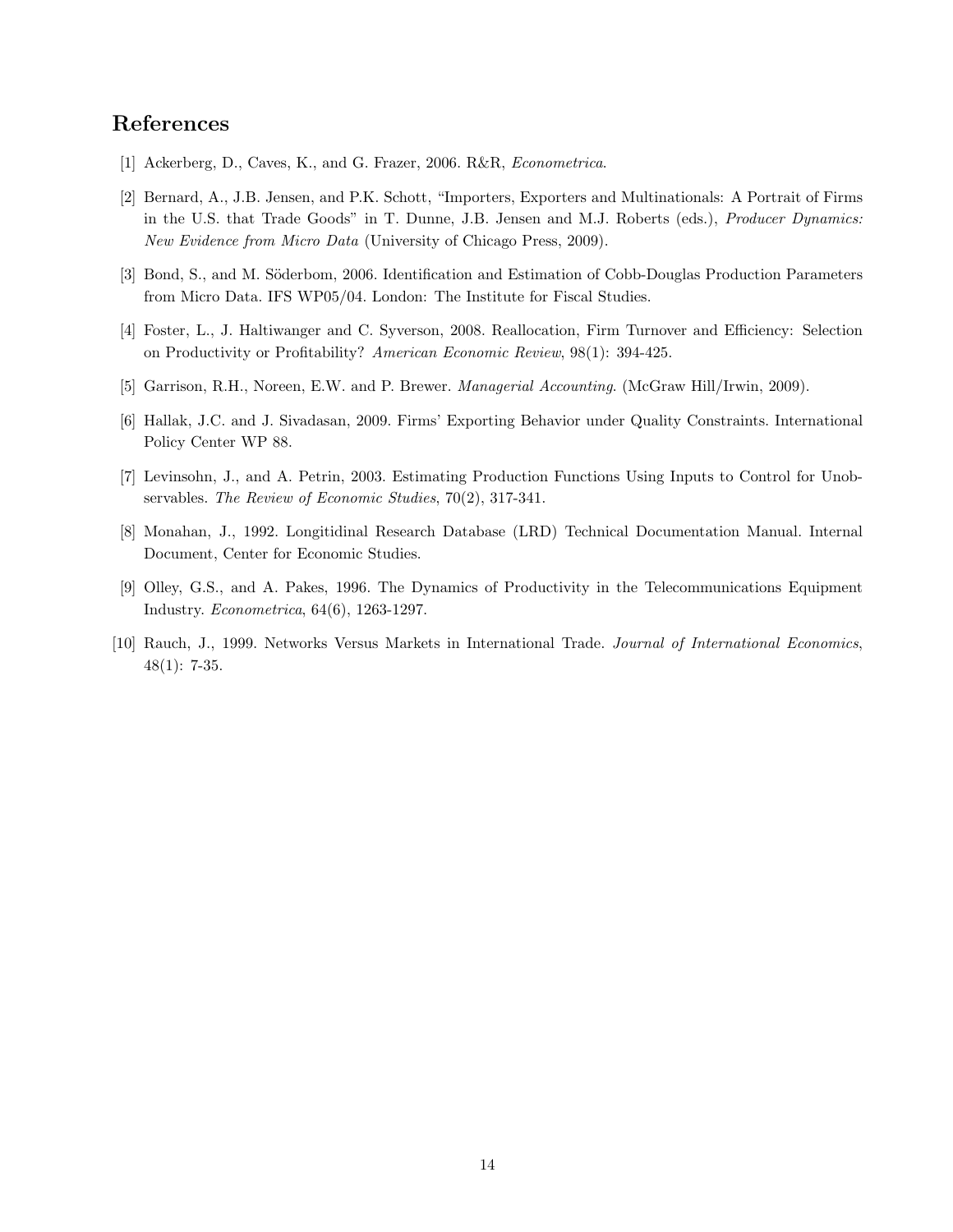

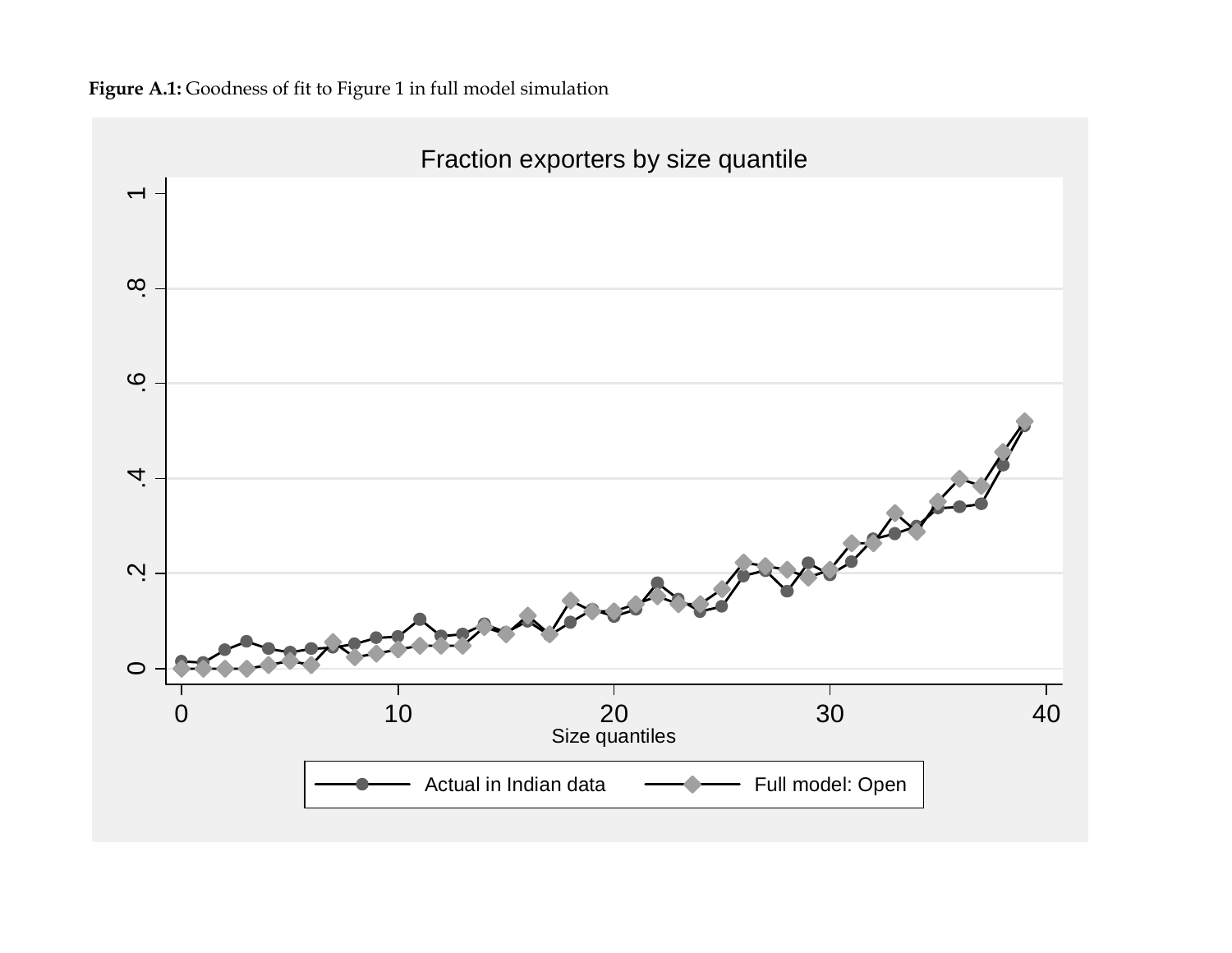| Table A.1: Model parameters used in simulations |  |  |
|-------------------------------------------------|--|--|
|                                                 |  |  |

|                   | Full  | <b>Benchmark</b> |          |
|-------------------|-------|------------------|----------|
| <b>Parameters</b> | Model | Model            | _omments |

| к        |      |      | $\varphi$ scales with $\kappa$ , set to 1 (WLOG)                       |
|----------|------|------|------------------------------------------------------------------------|
|          |      |      | $\xi$ scales with $f$ , set to 1 (WLOG)                                |
| $\sigma$ | 4    | 4    | Middle of range reported in Ruhl (2008)                                |
| $\beta$  | 0.9  | 0.9  | Less than 1 by assumption; set close to 1 to emphasize                 |
|          |      |      | effect of quality on marginal costs                                    |
|          | 0.25 |      | Chosen low enough so firm survival rate is ensured (given              |
| $F_0$    |      | 0.25 | other parameters)                                                      |
| E        | 50   | 50   | $E$ and $P$ scale together, $E$ set to 50 (WLOG)                       |
| P        | 50   | 50   | The price in baseline case is set to equate $E/P = 1$ .                |
| $E^*$    | 50   | 50   | Set equal to $E$ (as we consider symmetric countries)                  |
| $P^*$    | 50   | 50   | Set equal to $P$ (as we consider symmetric countries)                  |
|          | 0.7  |      | Set to yield a moderately strong effect of quality on                  |
| γ        |      | 0.7  | iceberg costs $(\tau)$                                                 |
|          | 2.5  |      | Assumption A.3 implies $\alpha$ > $(1 - \beta + \gamma)(\sigma - 1)$ = |
| $\alpha$ |      | 2.5  | $(0.8)3 = 2.4.$                                                        |
| N        | 5000 | 5000 | Number of firms simulated is 5000                                      |

| Panel 1: Parameters set based on literature or without loss of generality (WLOG) |
|----------------------------------------------------------------------------------|
|----------------------------------------------------------------------------------|

# **Panel 2: Parameters jointly calibrated to fit Figure 1 and overall fraction of exporters for India**

| $\tau_0$                    | 1        | 2.22             | For the Full Model, $\tau_0$ is set to 1; For the Benchmark<br>Model, $\tau_0$ is calibrated to fit the overall fraction of<br>exporters (0.153) in Indian sample                                                                                                                               |
|-----------------------------|----------|------------------|-------------------------------------------------------------------------------------------------------------------------------------------------------------------------------------------------------------------------------------------------------------------------------------------------|
| $\tau_1$                    | 3.02     | $\boldsymbol{0}$ | For the Benchmark Model, $\tau_1$ is set to 0; For the Full<br>Model, $\tau_1$ is jointly estimated with $f_x$ and distribution<br>function parameters to maximize fit of simulated data to<br>overall fraction of exporters and fraction of exporters by<br>size quantile (Figure 1) for India |
| $f_x$                       | 4.81     | 4.81             |                                                                                                                                                                                                                                                                                                 |
| Mean( $\mu_{\varphi}$ )     | 1.92     | 1.92             | For the Full Model these parameters (of the bivariate log<br>normal distribution) are jointly estimated with $\tau_1$ to                                                                                                                                                                        |
| Mean( $\mu_{\xi}$ )         | 0.93     | 0.93             | maximize fit of simulated data to overall fraction of                                                                                                                                                                                                                                           |
| $SD(\sigma_{\varphi})$      | 0.07     | 0.07             | exporters and fraction of exporters by size quantile                                                                                                                                                                                                                                            |
| $SD(\sigma_{\xi})$          | 0.80     | 0.80             | (Figure 1) for India. Same parameters are used for the<br><b>Benchmark Model</b>                                                                                                                                                                                                                |
| Corr $(\rho_{\varphi,\xi})$ | $-0.905$ | $-0.905$         |                                                                                                                                                                                                                                                                                                 |
| $F_e$                       | 40.31    | 40.24            | $F_e$ is implied by the choice of P, and is equal to the ex-ante<br>expected profit. The implied $F_e$ is slightly different for<br>Benchmark Model (based on equating all other<br>parameters and calibrating $\tau_0$ to match fraction of<br>exporters as described above).                  |
| Mass of<br>firms            | 0.26     | 0.27             | Implied equilibrium mass of firms (=E/mean revenue of<br>survivors)                                                                                                                                                                                                                             |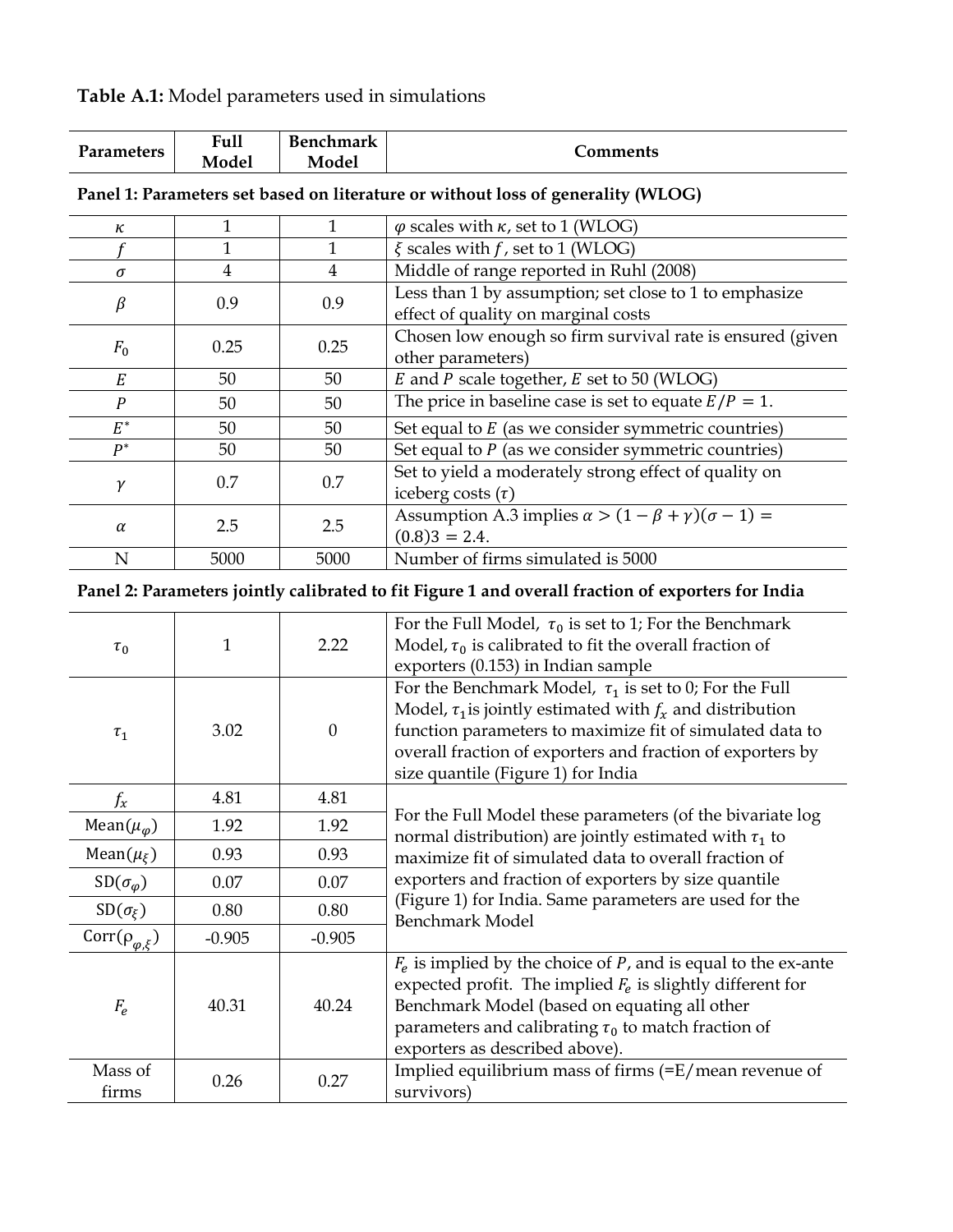# **Table A.2:** Output price CEP: Results for differentiated and homogenous goods sectors

All reported figures are coefficients on an exporter dummy which equals 1 if the establishment reports positive exports. Price is defined as a unit value (product revenue/quantity). Standardized (log) price is (log) price demeaned by the product-specific mean and divided by the product-specific standard deviation. Homogenous products include Rauch's (1999) "homogeneous" and "reference-price" sectors (liberal version). Size is defined as log total sales of the establishment. Standard errors are clustered at plant level; \* significant at 10%; \*\* significant at 5%, \*\*\* significant at 1%.

|                                                                                                                   | India (1997-98)                   |                               |                                 |                                 | <b>USA (1997)</b>               |                                 |                                 |                                 |  |
|-------------------------------------------------------------------------------------------------------------------|-----------------------------------|-------------------------------|---------------------------------|---------------------------------|---------------------------------|---------------------------------|---------------------------------|---------------------------------|--|
|                                                                                                                   | <b>Differentiated</b><br>products |                               | Non-differentiated              |                                 | <b>Differentiated</b>           |                                 | Non-differentiated              |                                 |  |
|                                                                                                                   |                                   |                               | products                        |                                 | products                        |                                 | products                        |                                 |  |
|                                                                                                                   | (1)                               | (2)                           | (3)                             | (4)                             | (5)                             | (6)                             | (7)                             | (8)                             |  |
| Dependent variable: Log output price<br>(standardized)<br>Number of observations (plant-product)                  | $0.177***$<br>[0.063]<br>6,494    | $0.169**$<br>[0.073]<br>6,494 | $-0.0305$<br>[0.0361]<br>18,541 | $-0.0158$<br>[0.0549]<br>18,541 | $0.136***$<br>[0.019]<br>49,203 | $0.135***$<br>[0.020]<br>49,203 | $0.100***$<br>[0.018]<br>49,499 | $0.100***$<br>[0.020]<br>49,499 |  |
| Product fixed effects<br>Product-specific size polynomial (order 3)<br>Product-specific size-decile fixed effects | Yes<br>Yes<br>No                  | No<br>$\overline{N}$<br>Yes   | Yes<br>Yes<br>$\rm No$          | No<br>No.<br>Yes                | Yes<br>Yes<br>No                | No<br>No<br>Yes                 | Yes<br>Yes<br>N <sub>0</sub>    | $\rm No$<br>$\rm No$<br>Yes     |  |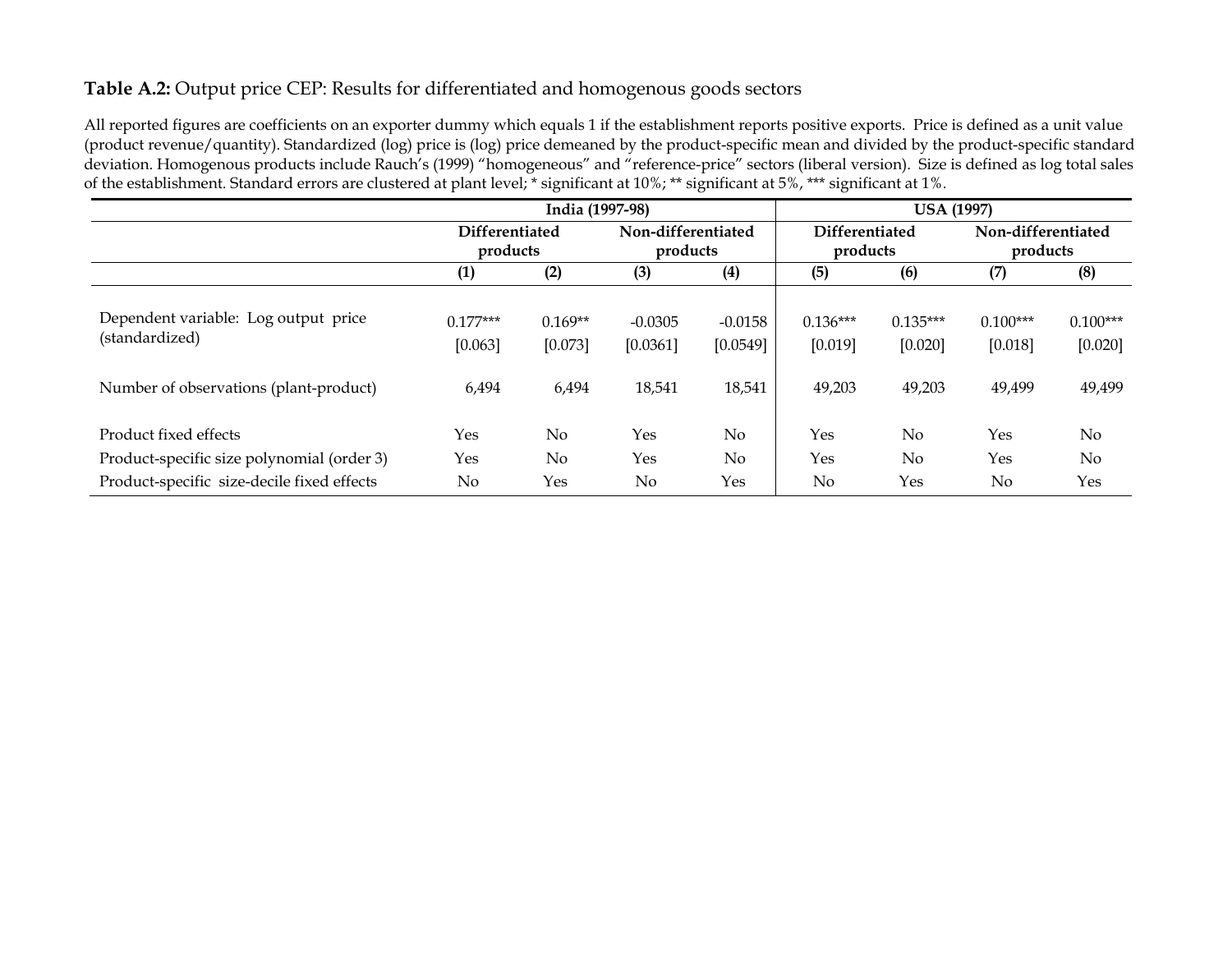# **Table A.3:** Output price CEP: Robustness to using single product plants and a plant price index

All reported figures are coefficients on an exporter dummy. The exporter dummy equals 1 if the establishment reports positive exports. Price is defined as a unit value (value/quantity). All results use standardized (log) price, which is (log) price demeaned by the product-specific mean and divided by the product-specific standard deviation. The value weighted price index is constructed as the sales value weighted average of the standardized price. Only differentiated sectors are included. Standard errors clustered at plant level; \* significant at 10%; \*\* significant at 5%, \*\*\* significant at 1%.

|                                                         | India (1997-98)       |                      | <b>USA (1997)</b>     |                       |  |
|---------------------------------------------------------|-----------------------|----------------------|-----------------------|-----------------------|--|
|                                                         | (1)                   | (2)                  | (3)                   | (4)                   |  |
| Base case: Coefficient on exporter dummy (from Table 3) | $0.177***$<br>[0.063] | $0.169**$<br>[0.073] | $0.136***$<br>[0.019] | $0.135***$<br>[0.020] |  |
| Sample restricted to single product establishments      | $0.231*$<br>[0.136]   | 0.183<br>[0.194]     | $0.109***$<br>[0.037] | $0.115*$<br>[0.063]   |  |
| Using a value-weighted price index                      | $0.177**$<br>[0.0820] | 0.163<br>[0.135]     | $0.137***$<br>[0.019] | $0.136***$<br>[0.022] |  |
| Product fixed effects                                   | Yes                   | No                   | Yes                   | No.                   |  |
| Product-specific size polynomial (order 3)              | Yes                   | No                   | Yes                   | $\overline{N}$        |  |
| Product-specific size-decile fixed effects              | No                    | Yes                  | No.                   | <b>Yes</b>            |  |

# **Table A.4:** Output and input price CEP: Robustness to export intensity and main product

All reported figures are coefficients on an exporter dummy. The exporter dummy equals 1 if the establishment reports positive exports, except for row 2 where it equals 1 if the establishment exports more than 2% of their total sales. Price is defined as a unit value (value/quantity). Standardized (log) price is (log) price demeaned by the product-specific mean and divided by the product-specific standard deviation. Only differentiated sectors are included. Standard errors clustered at plant level; \* significant at 10%; \*\* significant at 5%, \*\*\* significant at 1%.

|                                                                       | Log output price<br>(standardized) |                       | Log input price<br>(standardized) |                       |  |
|-----------------------------------------------------------------------|------------------------------------|-----------------------|-----------------------------------|-----------------------|--|
|                                                                       | (1)<br>(2)                         |                       | (3)                               | $\left(4\right)$      |  |
| Panel 1: India (1997-98)                                              |                                    |                       |                                   |                       |  |
| Base case: Coefficient on exporter dummy (from<br>Tables 3 and 4)     | $0.177***$<br>[0.063]              | $0.169**$<br>[0.073]  | $0.120***$<br>[0.0464]            | $0.121*$<br>[0.0682]  |  |
| Coefficient on dummy for export share >2%                             | $0.161**$<br>[0.068]               | $0.142*$<br>[0.079]   | $0.110**$<br>[0.0489]             | $0.123*$<br>[0.0714]  |  |
| Coefficient on exporter dummy, main output/input<br>product only      | $0.179**$<br>[0.091]               | 0.126<br>[0.11]       | $0.139*$<br>[0.0732]              | $0.252**$<br>[0.110]  |  |
| Panel 2: USA (1997)                                                   |                                    |                       |                                   |                       |  |
| Base case: Coefficient on exporter dummy from Panel<br>2 of Table 2   | $0.136***$<br>[0.019]              | $0.135***$<br>[0.020] | $0.149***$<br>[0.028]             | $0.182***$<br>[0.030] |  |
| Coefficient on dummy for export share >2%                             | $0.136***$<br>[0.022]              | $0.130***$<br>[0.024] | $0.187***$<br>[0.032]             | $0.211***$<br>[0.035] |  |
| Coefficient on exporter dummy, main output/input<br>product line only | $0.122***$<br>[0.021]              | $0.121***$<br>[0.025] | $0.181***$<br>[0.032]             | $0.221***$<br>[0.037] |  |
| Product fixed effects                                                 | Yes                                | No                    | Yes                               | No                    |  |
| Product-specific size polynomial (order 3)                            | Yes                                | No                    | Yes                               | No                    |  |
| Product-specific size-decile fixed effects                            | No                                 | Yes                   | No                                | Yes                   |  |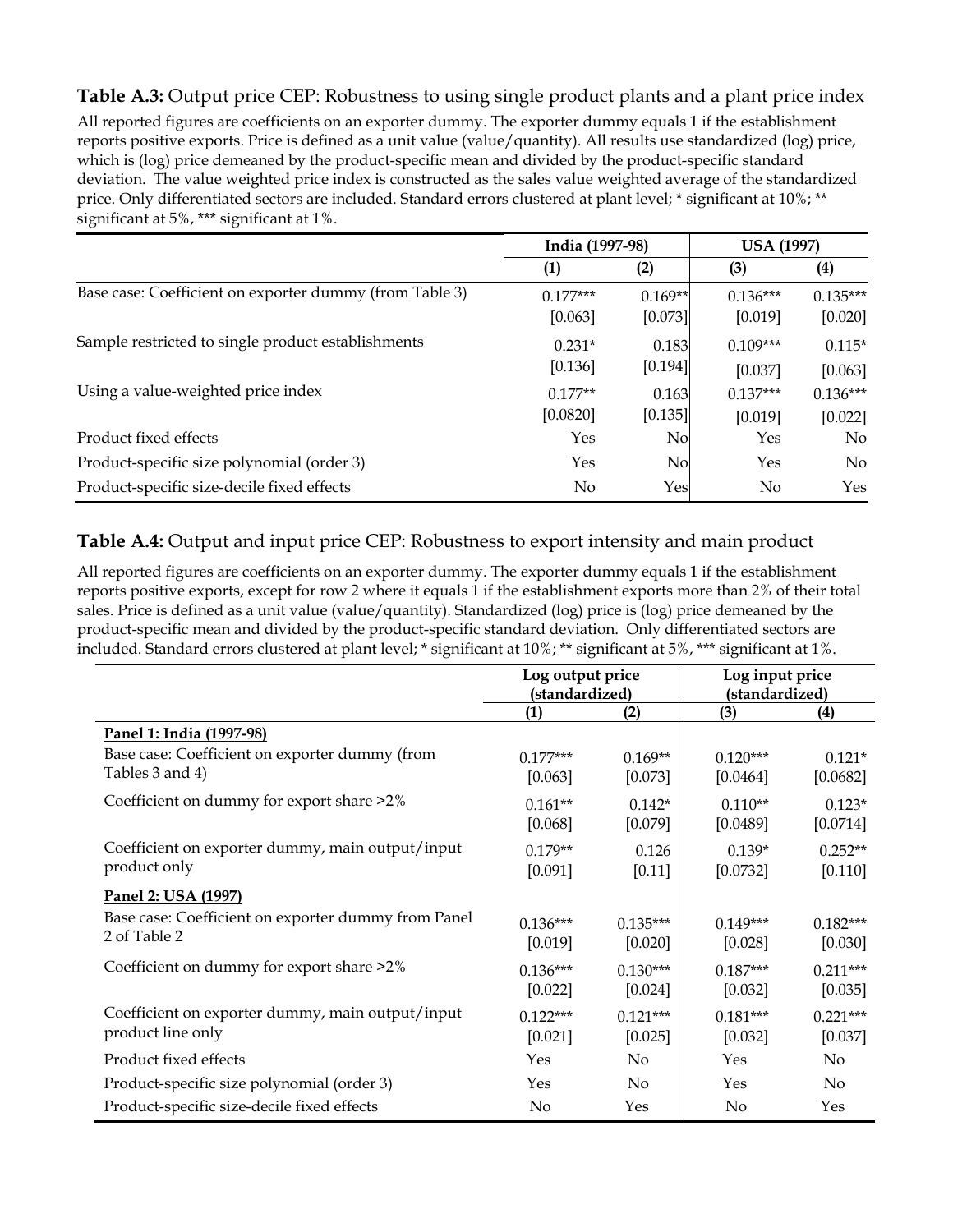# **Table A.5:** Average wage CEP: Robustness to alternate skill-intensity measures

All reported figures are coefficients on an exporter dummy which equals 1 if the establishment reports positive exports. The skilled share of the wage bill is the ratio of non-production worker wages to total wages. Skilled share of employment is the share of non-production workers in total employment. Both variables are standardized by using 4-digit industry-specific means and standard deviations. Only differentiated sectors are included. Standard errors are clustered at plant level; \* significant at 10%; \*\* significant at 5%, \*\*\* significant at 1%.

|                                                  | India<br>$(1997-98)$ |                       | <b>USA</b><br>(1997)  |                       | Chile<br>$(1991-96)$  |                       | Colombia<br>$(1981-91)$ |                        |
|--------------------------------------------------|----------------------|-----------------------|-----------------------|-----------------------|-----------------------|-----------------------|-------------------------|------------------------|
| Skilled share of the wage bill (standardized)    | 0.0166<br>[0.039]    | $-0.0147$<br>[0.041]  | $0.244***$<br>[0.016] | $0.239***$<br>[0.016] | $0.110***$<br>[0.036] | $0.151***$<br>[0.036] | $0.121***$<br>[0.034]   | $0.154***$<br>[0.032]  |
| Skilled share of employment (standardized)       | 0.0096<br>[0.0403]   | $-0.0149$<br>[0.0464] | $0.192***$<br>[0.016] | $0.197***$<br>[0.017] | $-0.0228$<br>[0.0391] | 0.0071<br>[0.0420]    | $0.0678*$<br>[0.0351]   | $0.0929**$<br>[0.0365] |
| Number of observations (plants)                  | 11,226               | 11,226                | 123,079               | 123,079               | 17,053                | 17,053                | 39,990                  | 39,990                 |
| Industry-year fixed effects                      | Yes                  | Yes                   | Yes                   | Yes                   | Yes                   | Yes                   | Yes                     | Yes                    |
| Industry-year specific size polynomial (order 3) | Yes                  | $\rm No$              | Yes                   | $\rm No$              | Yes                   | $\rm No$              | Yes                     | $\rm No$               |
| Industry-year size-decile fixed effects          | No                   | Yes                   | No                    | Yes                   | No                    | Yes                   | No                      | Yes                    |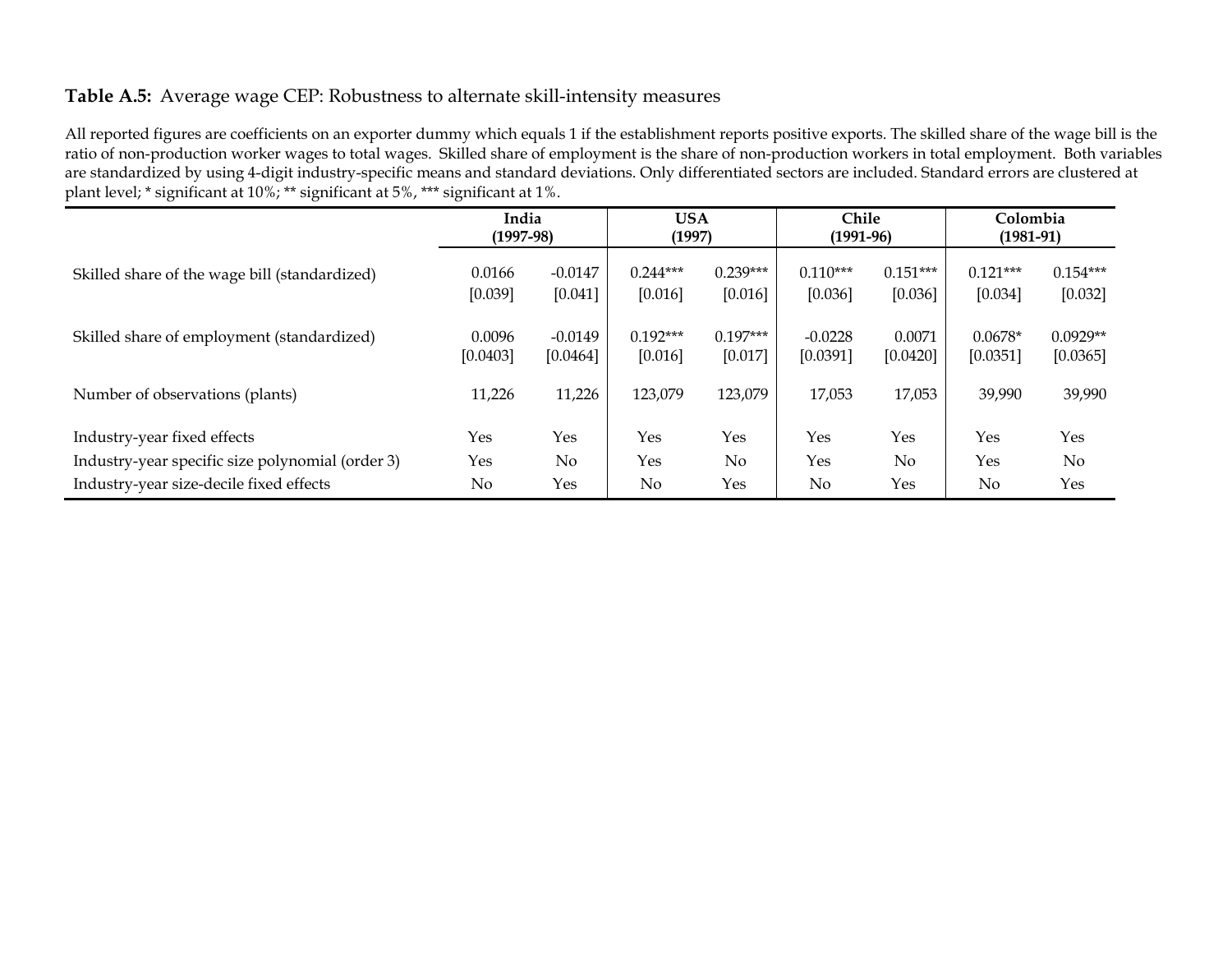# **Table A.6:** Robustness to using U.S. CMF 1992

All reported figures are coefficients on an exporter dummy which equals 1 if the establishment reports positive exports. The data covers the differentiated products/industries (defined per the Rauch 1999 classification) of the manufacturing sector for the US in 1992. For standardized log price, "product/industry" in the last four rows refers to 7-digit product codes; for other variables "product/industry" refers to 4-digit SIC (1987) code. Size is defined as log total sales of the establishment. Only differentiated sectors are included. Standard errors are clustered at plant level; \* significant at 10%; \*\* significant at 5%, \*\*\* significant at 1%.

| Dependent variable                                  | (1)                   | (2)                   | (3)                   | (4)                   |
|-----------------------------------------------------|-----------------------|-----------------------|-----------------------|-----------------------|
| Log output price (standardized)                     | $0.147***$<br>[0.015] | $0.117***$<br>[0.015] | $0.121***$<br>[0.015] | $0.131***$<br>[0.015] |
| Log input price (standardized)                      | $0.214***$<br>[0.024] | $0.194***$<br>[0.024] | $0.198***$<br>[0.024] | $0.209***$<br>[0.026] |
| Log average wage (standardized)                     | $0.313***$<br>[0.015] | $0.100***$<br>[0.017] | $0.101***$<br>[0.017] | $0.112***$<br>[0.018] |
| Capital intensity (standardized)                    | $0.233***$<br>[0.018] | $-0.001$<br>[0.014]   | $-0.002$<br>[0.014]   | 0.006<br>[0.014]      |
| Product/industry fixed effects                      | Yes                   | Yes                   | Yes                   | No                    |
| Product/industry-specific size polynomial (order 2) | $\rm No$              | Yes                   | No                    | No                    |
| Product/industry-specific size polynomial (order 3) | $\rm No$              | No                    | Yes                   | No                    |
| Product/industry size-decile fixed effects          | $\rm No$              | No                    | No                    | Yes                   |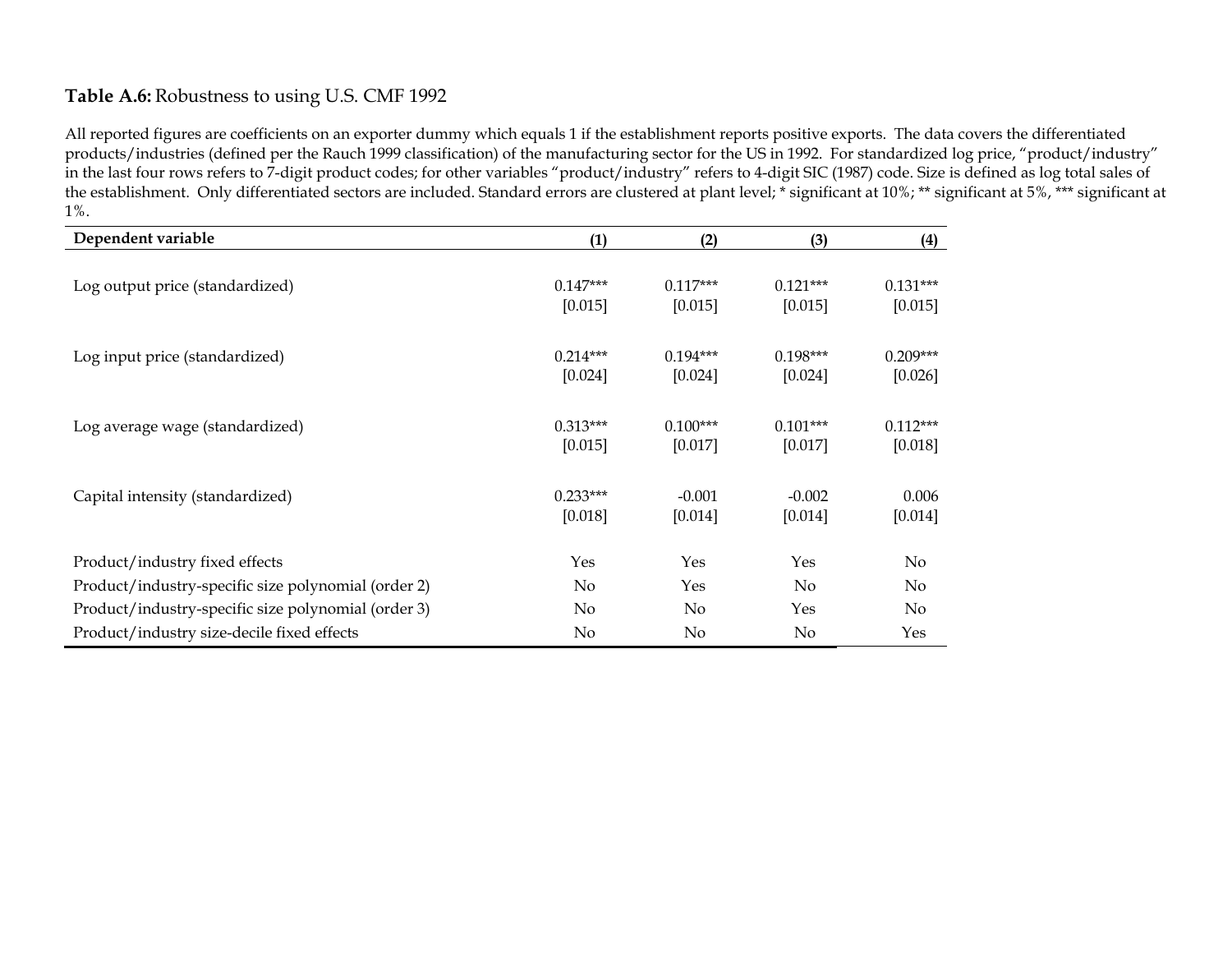# **Table A.7:** Robustness to using employment and domestic sales as alternate size controls

All reported figures are coefficients on an exporter dummy which equals 1 if the establishment reports positive exports. Establishment size is defined as log employment in panel 1 and log domestic sales in panel 2. Only differentiated sectors are included. Standard errors are clustered at plant level; \* significant at 10%; \*\* significant at 5%, \*\*\* significant at 1%.

|                                                             | India<br><b>USA</b><br>$(1997-98)$<br>(1997) |                        | Chile<br>$(1991-96)$   |                        | Colombia<br>$(1981 - 91)$ |                        |                        |                        |
|-------------------------------------------------------------|----------------------------------------------|------------------------|------------------------|------------------------|---------------------------|------------------------|------------------------|------------------------|
| <b>Dependent Variable</b>                                   | (1)                                          | (2)                    | (3)                    | (4)                    | (5)                       | (6)                    | (7)                    | (8)                    |
| Panel 1: Conditioning on employment                         |                                              |                        |                        |                        |                           |                        |                        |                        |
| Log output price (standardized)                             | $0.137**$<br>[0.0558]                        | $0.170**$<br>[0.0694]  | $0.139***$<br>[0.019]  | $0.133***$<br>[0.020]  |                           |                        |                        |                        |
| Log input price (standardized)                              | $0.169***$<br>[0.0456]                       | $0.190***$<br>[0.0654] | $0.132***$<br>[0.028]  | $0.145***$<br>[0.030]  |                           |                        |                        |                        |
| ISO 9000 dummy                                              | $0.098***$<br>[0.009]                        | $0.106***$<br>[0.009]  |                        |                        |                           |                        |                        |                        |
| Log average wage (standardized)                             | $0.432***$<br>[0.0347]                       | $0.435***$<br>[0.0356] | $0.223***$<br>[0.014]  | $0.234***$<br>[0.014]  | $0.394***$<br>[0.0324]    | $0.395***$<br>[0.0317] | $0.325***$<br>[0.0315] | $0.360***$<br>[0.0315] |
| Log capital intensity (standardized)                        | $0.483***$<br>[0.0362]                       | $0.507***$<br>[0.0365] | $-0.090***$<br>[0.016] | $-0.084***$<br>[0.016] | $0.488***$<br>[0.0370]    | $0.492***$<br>[0.0360] | $0.388***$<br>[0.0322] | $0.387***$<br>[0.0319] |
| Panel 2: Conditioning on domestic sales                     |                                              |                        |                        |                        |                           |                        |                        |                        |
| Log output price (standardized)                             | $0.202***$<br>[0.0589]                       | $0.245***$<br>[0.0788] | $0.138***$<br>[0.019]  | $0.134***$<br>[0.020]  |                           |                        |                        |                        |
| Log input price (standardized)                              | $0.159***$<br>[0.0517]                       | $0.169**$<br>[0.0740]  | $0.162***$<br>[0.028]  | $0.189***$<br>[0.030]  |                           |                        |                        |                        |
| ISO 9000 dummy                                              | $0.093***$<br>[0.008]                        | $0.101***$<br>[0.009]  |                        |                        |                           |                        |                        |                        |
| Log average wage (standardized)                             | $0.349***$<br>[0.0318]                       | $0.363***$<br>[0.0332] | $0.133***$<br>[0.012]  | $0.140***$<br>[0.013]  | $0.224***$<br>[0.0264]    | $0.244***$<br>[0.0269] | $0.209***$<br>[0.0256] | $0.254***$<br>[0.0268] |
| Log capital intensity (standardized)                        | $0.323***$<br>[0.0348]                       | $0.348***$<br>[0.0357] | $-0.152***$<br>[0.014] | $-0.140***$<br>[0.014] | $0.301***$<br>[0.0348]    | $0.324***$<br>[0.0345] | $0.197***$<br>[0.0299] | $0.211***$<br>[0.0295] |
| Product or industry-year fixed effects                      | Yes                                          | No                     | Yes                    | No                     | Yes                       | No                     | Yes                    | No                     |
| Product or industry-year specific size polynomial (order 3) | Yes                                          | No                     | Yes                    | No                     | Yes                       | No                     | Yes                    | No                     |
| Product or industry-year size-decile fixed effects          | No                                           | Yes                    | No                     | Yes                    | No                        | Yes                    | No                     | Yes                    |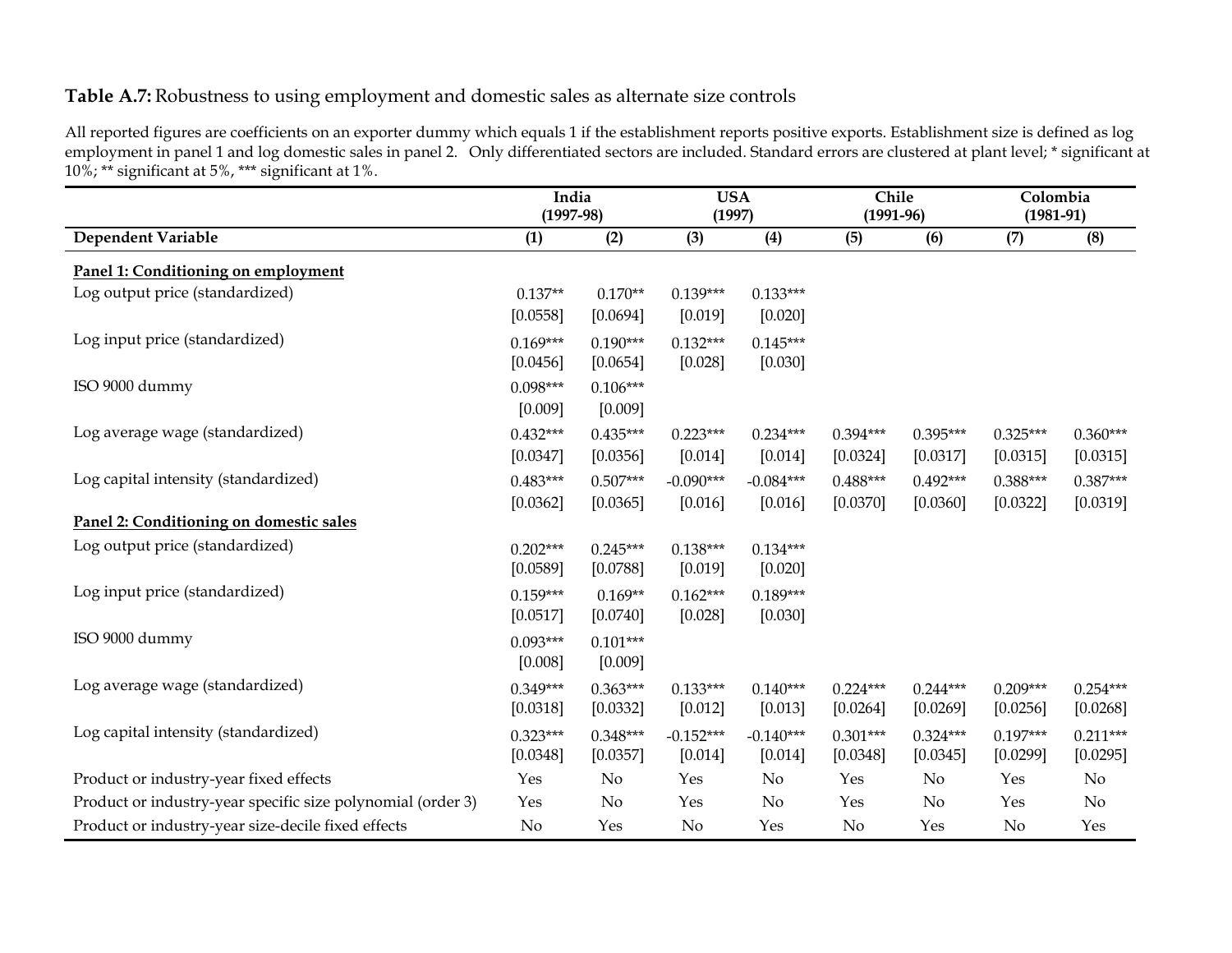# **Table A.8:** Robustness to aggregating at the firm level and to using single-establishment firms (U.S. 1997)

All reported figures are coefficients on an exporter dummy which equals one for firms where at least one establishment exports. The data covers the differentiated products/industries (defined per the Rauch 1999 classification) for the U.S. manufacturing sector in 1997. For price, "product/industry" in the last 4 rows refers to 7-digit product codes; for other variables "product/industry" refers to 4-digit SIC (1987) code. In all cases, size is defined as the log firm sales. Average wage and capital intensity are defined using firm level aggregates. (Firm and establishment variables are the same for singleestablishment firms in panel 2.) Only differentiated sectors are included. Standard errors are clustered at plant level; \* significant at 10%; \*\* significant at 5%, \*\*\* significant at 1%.

| Dependent variable                                            | (1)         | (2)         | (3)            | (4)         |
|---------------------------------------------------------------|-------------|-------------|----------------|-------------|
|                                                               |             |             |                |             |
| Panel 1: All variables defined at the firm level              |             |             |                |             |
| Log output price (standardized)                               | $0.082***$  | $0.108***$  | $0.121***$     | $0.118***$  |
|                                                               | [0.018]     | [0.020]     | [0.021]        | $[0.023]$   |
| Log input price (standardized)                                | $0.159***$  | $0.189***$  | $0.185***$     | $0.207***$  |
|                                                               | [0.028]     | [0.028]     | [0.028]        | $[0.030]$   |
| Log average wage (standardized)                               | $0.321***$  | $0.065***$  | $0.074***$     | $0.080***$  |
|                                                               | [0.016]     | [0.016]     | [0.015]        | [0.018]     |
| Capital intensity (standardized)                              | $-0.014$    | $-0.216***$ | $-0.219***$    | $-0.210***$ |
|                                                               | [0.018]     | [0.016]     | [0.017]        | [0.016]     |
| Panel 2: Sample restricted to single-establishment firms only |             |             |                |             |
| Log output price (standardized)                               | $0.113***$  | $0.149***$  | $0.151***$     | $0.168***$  |
|                                                               | [0.027]     | [0.028]     | [0.028]        | [0.031]     |
| Log input price (standardized)                                | $0.262***$  | $0.239***$  | $0.256***$     | $0.315***$  |
|                                                               | [0.048]     | [0.047]     | [0.047]        | [0.055]     |
| Log average wage (standardized)                               | $0.331***$  | $0.068***$  | $0.074***$     | $0.090***$  |
|                                                               | [0.016]     | [0.016]     | [0.017]        | [0.017]     |
| Capital intensity (standardized)                              | $-0.128***$ | $-0.266***$ | $-0.262***$    | $-0.252***$ |
|                                                               | [0.023]     | [0.019]     | [0.019]        | [0.019]     |
| Product/industry fixed effects                                | Yes         | Yes         | Yes            | No          |
| Product/industry-specific size polynomial (order 2)           | No          | Yes         | N <sub>o</sub> | No          |
| Product/industry-specific size polynomial (order 3)           | No          | No          | Yes            | No          |
| Product/industry size-decile fixed effects                    | No          | No          | No             | Yes         |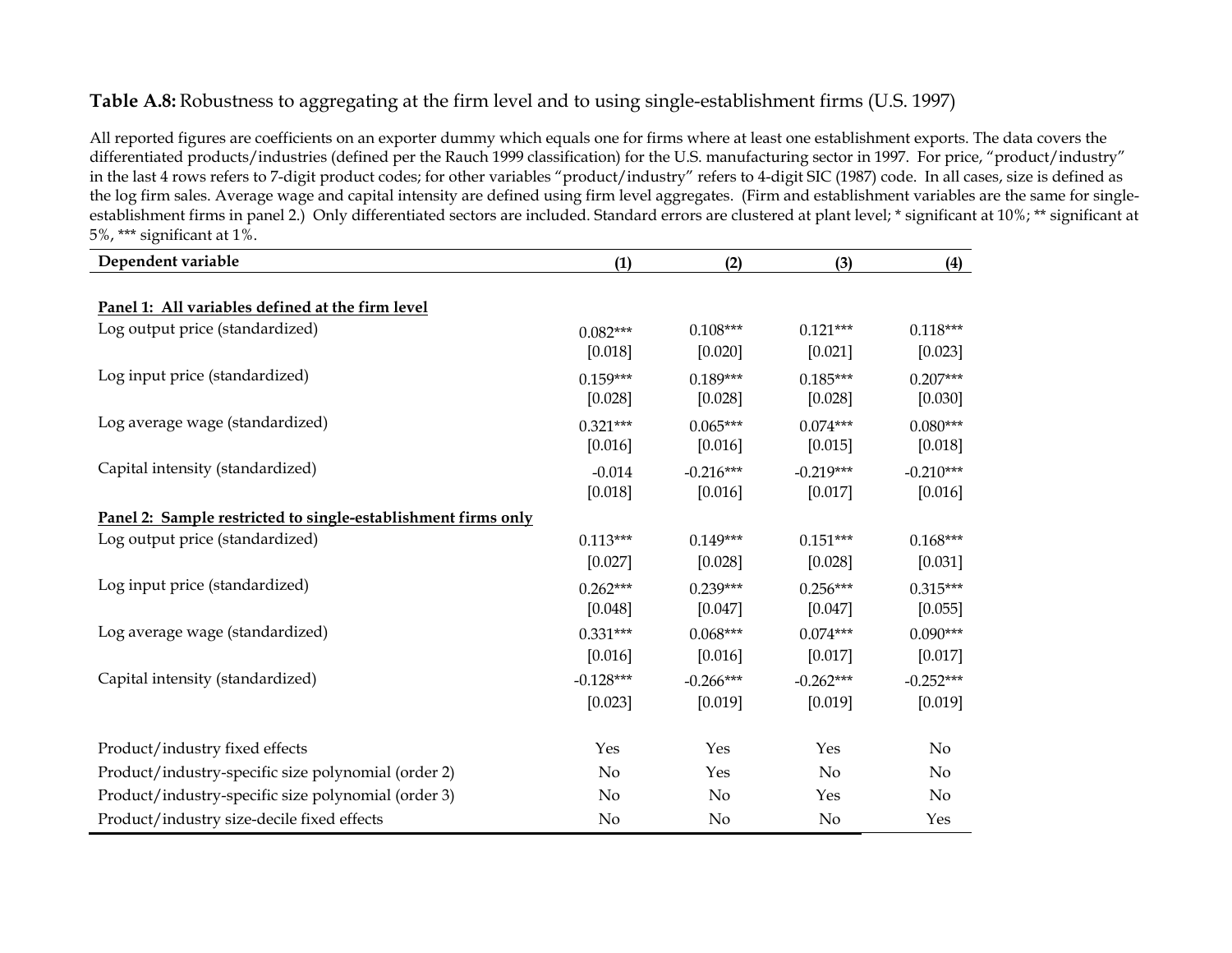# **Table A.9:** Robustness to using four-year means of variables

All reported figures are coefficients on an exporter dummy which equals 1 if the establishment reports positive exports. All variables are the 4 year mean values by establishment. Establishments that switched exporter status during the 4 year period, or have fewer than 3 observations in the four year period are excluded. Only differentiated sectors are included. Standard errors are clustered at plant level; \* significant at 10%; \*\* significant at 5%, \*\*\* significant at 1%.

|                                                                | Chile<br>(1993-1996 mean) |                | Colombia<br>(1988-1991 mean) |              |
|----------------------------------------------------------------|---------------------------|----------------|------------------------------|--------------|
|                                                                | (1)                       | (2)            | (3)                          | (4)          |
| Dependent variable: Standardized average wage                  | $0.180***$                | $0.219***$     | $0.124**$                    | $0.234***$   |
|                                                                | [0.0498]                  | [0.0531]       | [0.0540]                     | [0.0604]     |
| Dependent variable: Standardized capital intensity             | $0.311***$                | $0.353***$     | $0.164***$                   | $0.166***$   |
|                                                                | [0.0618]                  | [0.0671]       | [0.0627]                     | [0.0633]     |
| Number of observations (plants)<br>Industry-year fixed effects | 1.978<br>Yes              | 1.978<br>Yes   | 3,103<br>Yes                 | 3,103<br>No. |
| Industry-year specific size polynomial (order 2)               | No                        | Yes            | No.                          | No           |
| Industry-year specific size polynomial (order 3)               | No.                       | N <sub>o</sub> | Yes                          | No           |
| Industry-year size-decile fixed effects                        | No                        | No             | No                           | Yes          |

# **Table A.10:** Output price CEP: Robustness to excluding new plants and new exporters (U.S.)

Sample from CMF 1997 excluding plants not existing in 1992 and excluding exporters not exporting in 1992. All reported figures are coefficients on an exporter dummy which equals 1 if the establishment reports positive exports. Output price is defined as a unit value (product revenue/quantity). Standardized log output price is log output price demeaned by the product-specific mean and divided by the product-specific standard deviation of log output price. Size is defined as log total sales of the establishment. Standard errors are clustered at plant level; \* significant at 10%; \*\* significant at 5%, \*\*\* significant at 1%.

|                                                     | $\left( 1\right)$ | (2)            | (3)        | $\left( 4\right)$ |
|-----------------------------------------------------|-------------------|----------------|------------|-------------------|
| Dependent variable: Log output price (standardized) | $0.138***$        | $0.176***$     | $0.177***$ | $0.175***$        |
|                                                     | [0.029]           | [0.029]        | [0.029]    | [0.035]           |
| Dependent variable: Log output price                | $0.065***$        | $0.092***$     | $0.095***$ | $0.097***$        |
|                                                     | [0.018]           | [0.019]        | [0.019]    | [0.023]           |
| Number of observations (plant-product)              | 25.487            | 25.487         | 25.487     | 25,487            |
| Product fixed effects                               | Yes               | Yes            | Yes        | $\overline{N}$    |
| Product-specific size polynomial (order 2)          | N <sub>0</sub>    | Yes            | $\rm No$   | No                |
| Product-specific size polynomial (order 3)          | N <sub>0</sub>    | N <sub>o</sub> | Yes        | No                |
| Product-specific size-decile fixed effects          | No                | No.            | No         | Yes               |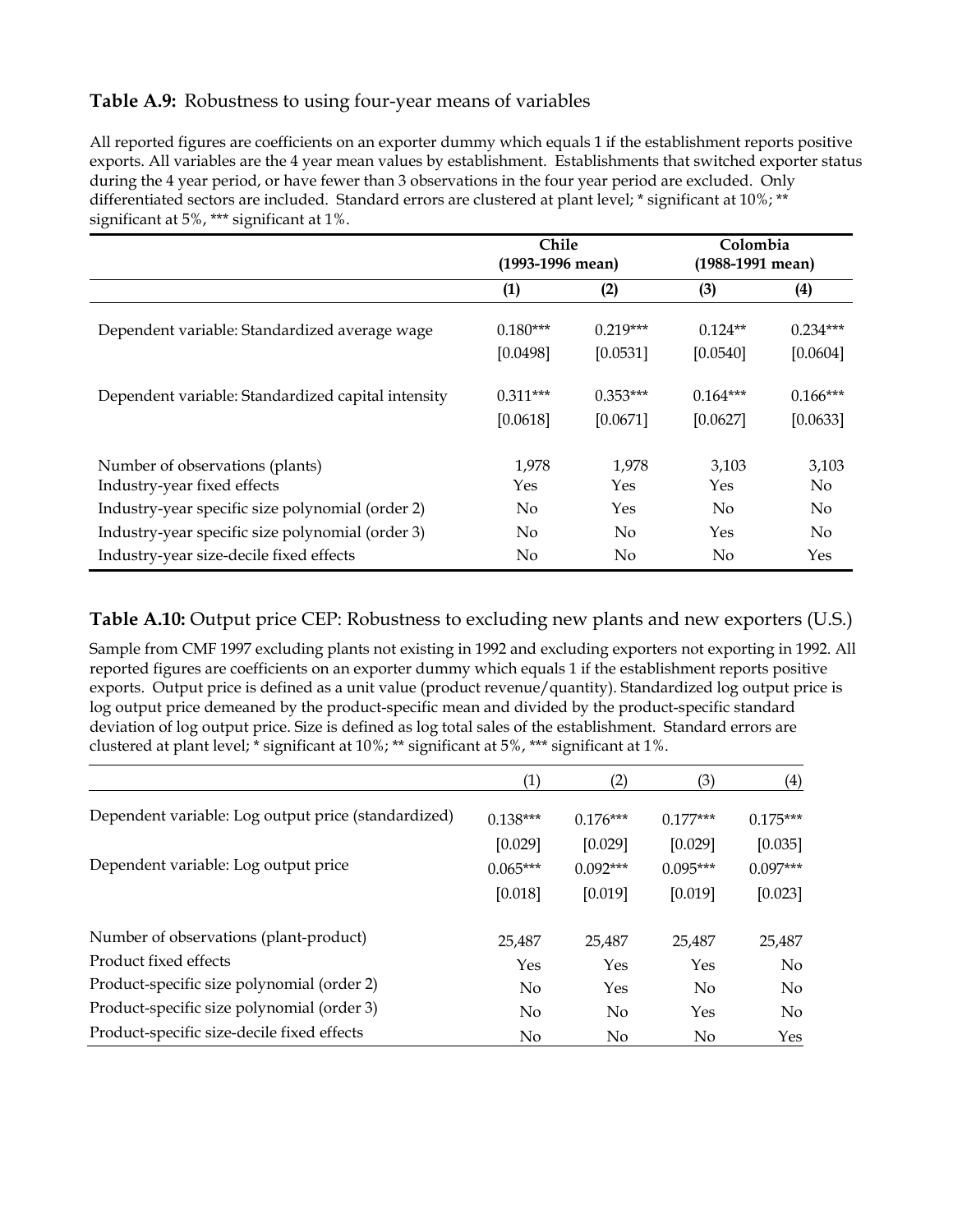# **Table A.11:** Output price CEP: Robustness to excluding sectors dependent on external finance and government purchases

All reported figures are coefficients on an exporter dummy which equals 1 if the establishment reports positive exports. The dependent variable is standardized log per unit price, i.e. demeaned by the product specific mean and divided by the product specific standard deviation. Only differentiated sectors are included. Standard errors clustered at plant level; \* significant at 10%; \*\* significant at 5%, \*\*\* significant at 1%.

|                                                                                                            | India      |                | <b>USA</b>     |                  |  |
|------------------------------------------------------------------------------------------------------------|------------|----------------|----------------|------------------|--|
|                                                                                                            | (1)        | (2)            | (3)            | $\left(4\right)$ |  |
| Panel 1: Excluding products with above median dependence on Rajan-Zingales (2006) external finance measure |            |                |                |                  |  |
| Dependent variable: Standardized price                                                                     | $0.217**$  | $0.263**$      | $0.086***$     | $0.083***$       |  |
|                                                                                                            | [0.0874]   | [0.121]        | [0.030]        | [0.033]          |  |
| Panel 2: Excluding products with above median dependence on government purchases (based on USI-O table)    |            |                |                |                  |  |
| Dependent variable: Standardized price                                                                     | $0.390***$ | $0.424***$     | $0.169***$     | $0.174***$       |  |
|                                                                                                            | [0.0983]   | [0.148]        | [0.033]        | [0.036]          |  |
| Product/industry fixed effects                                                                             | Yes        | Yes            | Yes            | $\rm No$         |  |
| Product/industry-specific size polynomial (order 2)                                                        | $\rm No$   | Yes            | N <sub>o</sub> | No.              |  |
| Product/industry-specific size polynomial (order 3)                                                        | No.        | $\overline{N}$ | Yes            | No               |  |
| Product/industry size-decile fixed effects                                                                 | No         | $\rm No$       | $\rm No$       | Yes              |  |